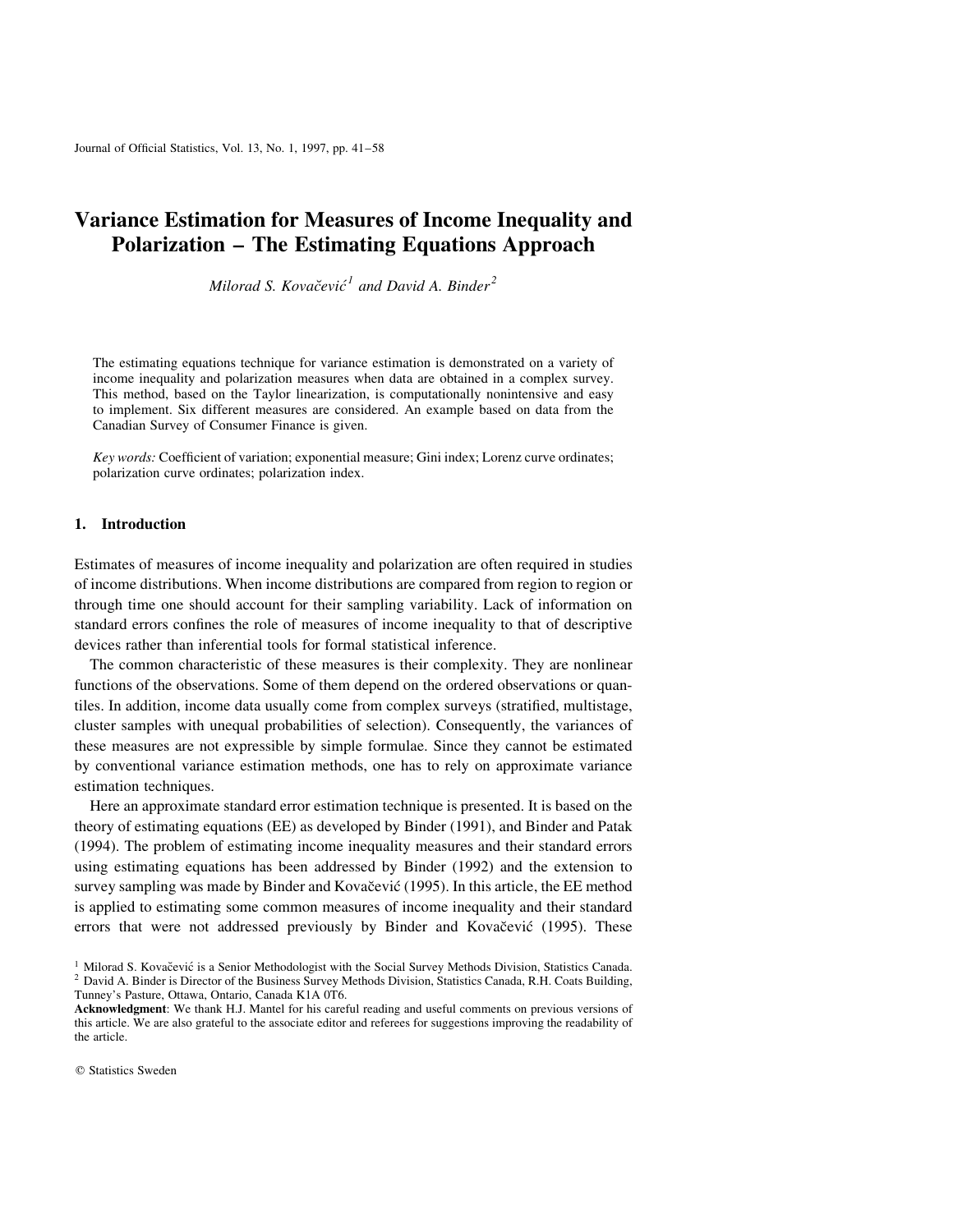measures are the coefficient of variation and the exponential measure of inequality. We also present the estimation of the polarization curve and the polarization index as defined in Foster and Wolfson (1992) and Wolfson (1994).

Some basic EE theory is reviewed in Section 2. The finite population versions of the measures of income inequality and polarization and their estimates based on a complex sample are introduced in Section 3. This section and the Appendix contain derivations of the standard error estimators for these measures. Finally, we apply EE methodology to data on earnings from the Canadian Survey of Consumer Finance from 1992. In the summary section we give a table with expressions for the most frequently used income inequality and polarization measures and their standard errors.

In this article we consider only the form of the estimator of the sampling variance for these complex measures of income inequality. A fuller understanding of the properties of these estimators requires the use of simulation studies. Results from a large simulation study undertaken at Statistics Canada (Kovačević, Yung, and Pandher 1995) strongly confirm the advantage of the EE method over several competing methods for the variance estimation of measures based on order statistics  $-$  such as quantiles  $-$  Lorenz curve ordinates and the polarization index. For the same measures, the study showed that the EE method and the bootstrap method performed similarly. We summarize the relevant findings of the study in Section 4.

#### 2. The Estimating Equations Method in Survey Sampling - A Review

A general formulation of the EE approach for large sample complex surveys is given in Binder and Patak (1994). In this section we summarize the main results needed for the derivations in Section 3. Whereas Godambe and Thompson (1986) considered the optimality of estimating equations, the approach we take follows that of Binder and Patak (1994) who concentrate on the asymptotic properties for a given set of EE's.

In general, for infinite populations with a continuous distribution function  $F(y; \theta)$  and differentiable density function  $f(y; \theta)$ , an estimate of the parameter  $\theta$  may be obtained from the maximum likelihood equation  $U(\theta) = \Sigma \partial \log f(y_i; \theta) / \partial \theta = 0$ . The optimality of this estimating equation for superpopulation models is discussed by Godambe and Thompson (1986).

In the case of the finite population, parameters are defined explicitly as functions of the  $y$ values of all population units, i.e.,  $\theta = g(y_1, \ldots, y_N)$ . They may also be defined implicitly, for example, by maximizing the likelihood function derived by considering the finite population as a sample from an infinite parametric population, or by minimizing a certain loss function. Examples are the population mean  $\mu_N = \Sigma Y_i/N$  for the first, and the regression coefficient for the second type

$$
\sum (y_i - x_i' \beta)^2 \to \min.
$$

 $\lambda$ <sub>I</sub>

In both cases, the parameter  $\theta$  can be regarded as the solution,  $\theta_N$ , to the equation

$$
U(\theta) = \sum_{i=1}^{N} u(y_i, \theta) = 0
$$
 (1)

The choice of an estimating function  $u(y_i, \theta)$  for a particular parameter may not be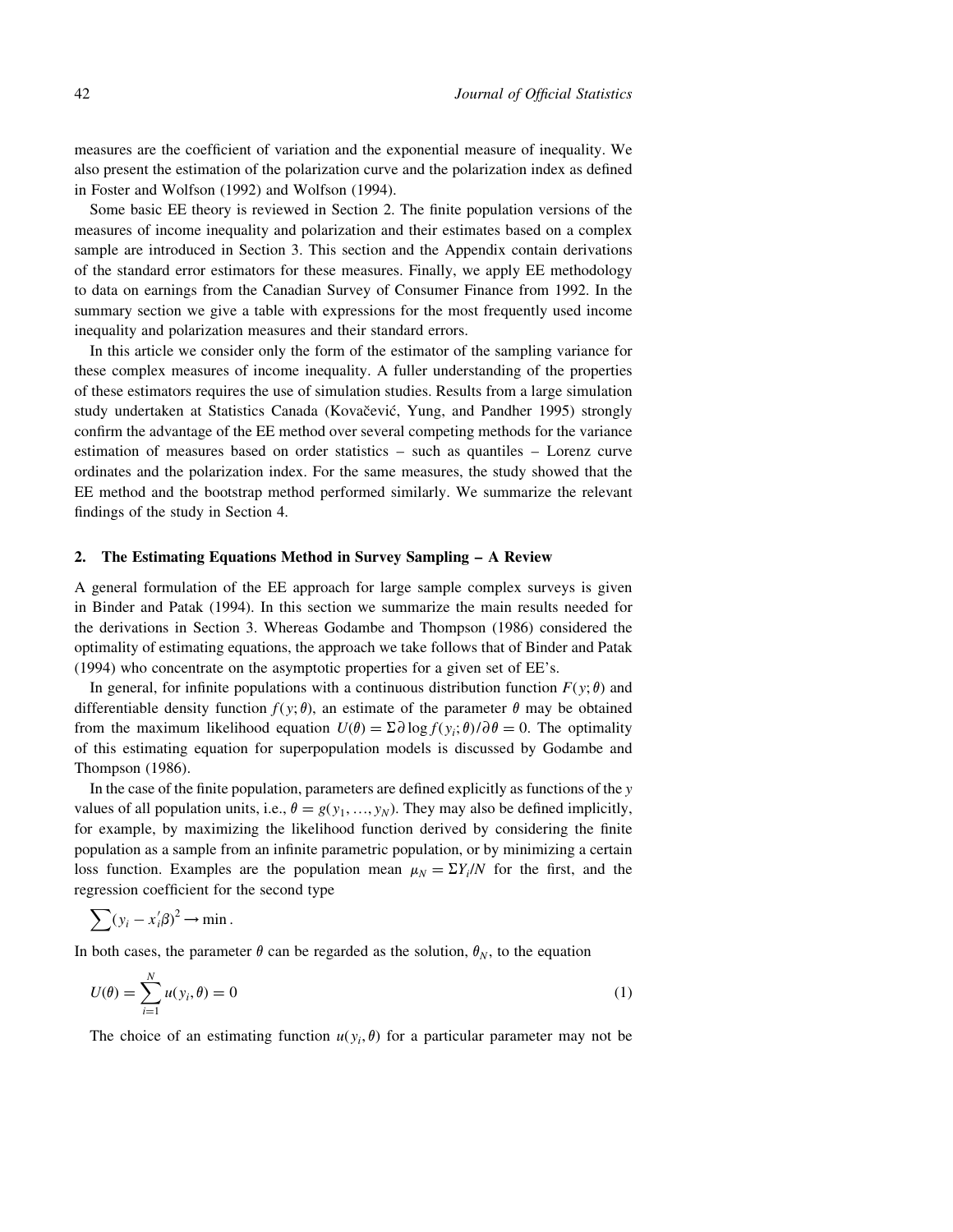unique in general. However, the inference obtained using our approach will not depend on the choice of estimating function, even when more than one set of estimating functions is used to define the parameter of interest.

To estimate a finite population parameter when the estimating function  $u(y_i, \theta)$  is given, suppose that a random sample s from a finite population is available. The expression  $U(\theta)$ in (1) can be estimated by an extension of the Horvitz-Thompson (HT) unbiased estimator, as discussed by Rao (1979), as

$$
\hat{U}(\theta) = \sum_{i=1}^{N} w_i(s)u(y_i, \theta)
$$
\n(2)

where the weight  $w_i(s)$  is equal to 0 whenever the *i*th unit is not in the sample and  $\Sigma_{i=1}^N w_i(s) = \hat{N}.$ 

If we use the HT estimator, the weights are the inverse of the inclusion probabilities

$$
w_i(s) = \begin{cases} 1/\pi_i, & i \in s \\ 0, & i \notin s \end{cases}
$$

Or, for example, if we use general regression estimation based on an auxiliary variable  $x$ 

$$
w_i(s) = \begin{cases} \frac{1}{\pi_i} \left[ 1 + (X - \hat{X}) \frac{x_i}{\hat{X}'} \right], & i \in s \\ 0, & i \notin s \end{cases}
$$

where X is the known population total for the variable x, and  $\hat{X}$  and  $\hat{X}$ ' are the HT estimates of the totals for x and  $x^2$ , respectively.

The solution  $\hat{\theta}$  of the equation  $\hat{U}(\theta) = 0$  is the EE estimate of the finite population parameter  $\theta_N$ .

The estimating function  $u(y, \theta)$  provides a Gauss consistent estimate (Godambe and Kale 1991). That is, if we observe all values in the finite population then the estimate obtained using the estimating equation is equal to the parameter.

To estimate the variance of  $\hat{\theta}$  we proceed as follows. Equation (2) can be rewritten as

$$
0 = \hat{U}(\hat{\theta}) = \sum_{i=1}^{N} [u(y_i, \hat{\theta}) - u(y_i, \theta_N)] + \sum_{i=1}^{N} w_i(s)u(y_i, \theta_N) + \sum_{i=1}^{N} [u(y_i, \hat{\theta}) - u(y_i, \theta_N)][w_i(s) - 1]
$$
(3)

This decomposition of the estimating equation is analogous to the one given in Binder (1991). We denote the last term in (3) by R. The remainder R is generally of order  $o(|\hat{\theta} - \theta_N|)$ , which is asymptotically negligible as  $\hat{\theta} \rightarrow \theta_N$ . Expanding the function  $u(y, \hat{\theta})$  around  $\theta_N$  using Young's form of Taylor's Theorem (Serfling 1980, p. 45), we have

$$
0 = \hat{U}(\hat{\theta}) = \sum_{i=1}^{N} (\hat{\theta} - \theta_N) \frac{\partial u(y_i, \theta)}{\partial \theta} \bigg|_{\theta = \theta_N} + o(|\hat{\theta} - \theta_N|) + \sum_{i=1}^{N} w_i(s) u(y_i, \theta_N) + R
$$

Ignoring the remainder terms, the difference  $\hat{\theta} - \theta_N$  can be expressed as

$$
\hat{\theta} - \theta_N \approx \sum_{i=1}^N w_i(s) u^*(y_i, \theta_N)
$$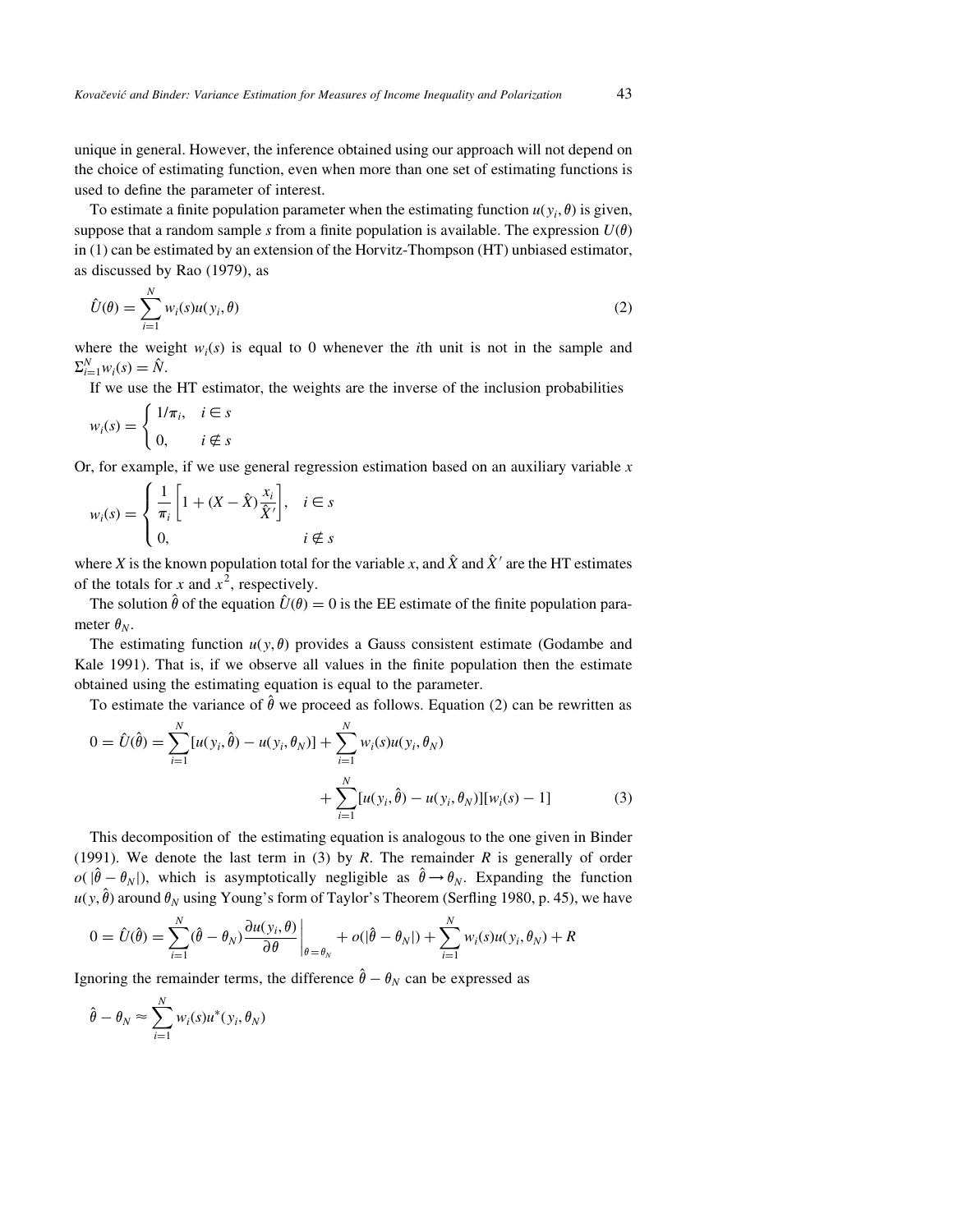where

$$
u^*(y_i, \theta_N) = -J_\theta^{-1} u(y_i, \theta_N) \text{ and } J_\theta = \sum_{i=1}^N \frac{\partial u(y_i, \theta)}{\partial \theta} \bigg|_{\theta = \theta_N}
$$

Once the expression for  $u^*(y, \theta_N)$  is obtained, estimation of the mean squared error of  $\hat{\theta}$ becomes straightforward. Since  $\hat{\theta} - \theta_N$  can be approximated by an estimator of the population total of  $u^*(y_i, \theta_N)'$ s, we can use the variance estimation technique for the estimate of a total, i.e.,

$$
var(\hat{\theta}) = var(\hat{\theta} - \theta_N) \approx var\left(\sum_s w_i u^*(y_i, \theta_N)\right)
$$
\n(4)

Note that  $u^*(y_i, \theta_N)$  depends on an unknown parameter. When we substitute its estimate into  $u^*(y, \theta_N)$ , we obtain  $u_i^* = u^*(y_i, \hat{\theta})$ , and the value of  $\Sigma_s w_i u_i^*$  is exactly zero. To approximate the variance of  $\hat{\theta}$ , we must treat the u<sup>\*</sup>'s according to the EE approach explained in Binder and Patak (1994) and replace  $\theta_N$  by  $\hat{\theta}$  only in the final expression of the variance (4).

Generally, the parameter  $\theta$  is multidimensional. Binder (1991) and Binder and Patak (1994) considered the case where the first component of the vector  $\theta$  is the parameter of interest  $\theta_N$  and the others are nuisance parameters  $\lambda_N$ . In this case  $U(\theta) = U(\theta, \lambda)$  and can be partitioned as  $[U_1(\theta, \lambda), U_2(\theta, \lambda)]'$  and estimated so that the following equality holds

$$
0 = \begin{bmatrix} \hat{U}_1(\hat{\theta}, \hat{\lambda}) \\ \hat{U}_2(\hat{\theta}, \hat{\lambda}) \end{bmatrix}
$$
 (5)

A decomposition similar to (3) can be applied to (5). Hence

$$
0 = \begin{bmatrix} \hat{U}_{1}(\hat{\theta}, \hat{\lambda}) \\ \hat{U}_{2}(\hat{\theta}, \hat{\lambda}) \end{bmatrix} = \begin{bmatrix} \sum_{i=1}^{N} [u_{1}(y_{i}, \hat{\theta}, \hat{\lambda}) - u_{1}(y_{i}, \theta_{N}, \hat{\lambda})] + \sum_{i=1}^{N} [u_{1}(y_{i}, \theta_{N}, \hat{\lambda}) - u_{1}(y_{i}, \theta_{N}, \lambda_{N})] \\ \sum_{i=1}^{N} [u_{2}(y_{i}, \hat{\theta}, \hat{\lambda}) - u_{2}(y_{i}, \theta_{N}, \hat{\lambda})] + \sum_{i=1}^{N} [u_{2}(y_{i}, \theta_{N}, \hat{\lambda}) - u_{2}(y_{i}, \theta_{N}, \lambda_{N})] \\ \sum_{i=1}^{N} w_{i}(s) u_{1}(y_{i}, \theta_{N}, \lambda_{N}) \\ \sum_{i=1}^{N} w_{i}(s) u_{2}(y_{i}, \theta_{N}, \lambda_{N}) \end{bmatrix} + R
$$

where

$$
R = \left[ \frac{\sum_{i=1}^{N} [u_1(y_i, \hat{\theta}, \hat{\lambda}) - u_1(y_i, \theta_N, \lambda_N)](w_i(s) - 1)}{\sum_{i=1}^{N} [u_2(y_i, \hat{\theta}, \hat{\lambda}) - u_2(y_i, \theta_N, \lambda_N)](w_i(s) - 1)} \right]
$$

and is negligible whenever  $R = o(|\hat{\theta} - \theta|)$ .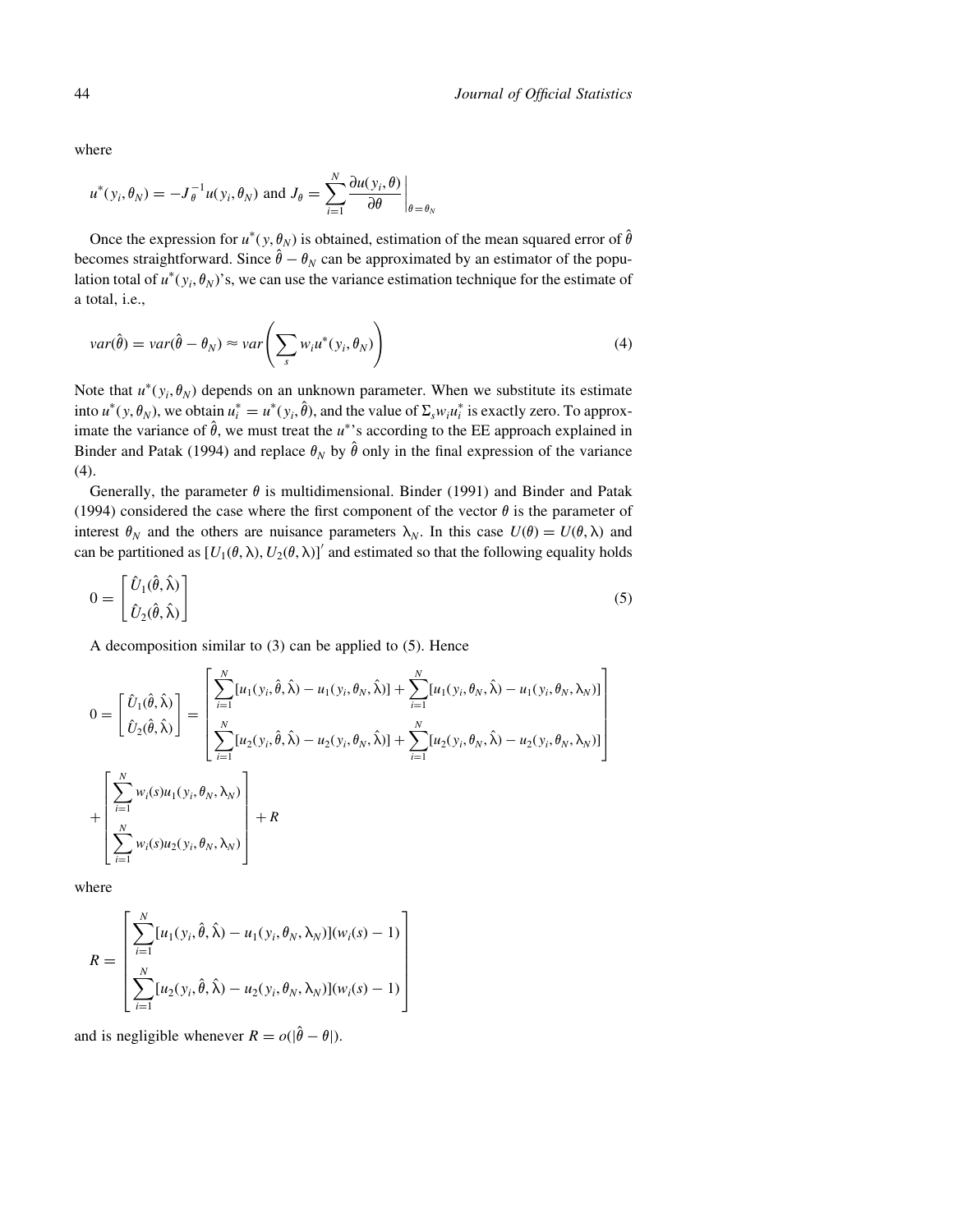Expanding the function  $\hat{U}(\hat{\theta}, \hat{\lambda})$  around  $(\theta_N, \lambda_N)$  we obtain

$$
0 \approx \begin{bmatrix} J_{1\theta} J_{1\lambda} \\ J_{2\theta} J_{2\lambda} \end{bmatrix} \begin{bmatrix} \hat{\theta} - \theta_N \\ \hat{\lambda} - \lambda_N \end{bmatrix} + \begin{bmatrix} \hat{U}_1(\theta_N, \lambda_N) \\ \hat{U}_2(\theta_N, \lambda_N) \end{bmatrix}
$$
(6)

where

$$
J_{1\theta} = \frac{\partial U_1(\theta, \lambda)}{\partial \theta}\Big|_{\theta = \theta_N, \lambda = \lambda_N}, \quad J_{1\lambda} = \frac{\partial U_1(\theta, \lambda)}{\partial \lambda}\Big|_{\theta = \theta_N, \lambda = \lambda_N}, \quad J_{2\theta} = \frac{\partial U_2(\theta, \lambda)}{\partial \theta}\Big|_{\theta = \theta_N, \lambda = \lambda_N}
$$
  
and  $J_{2\lambda} = \frac{\partial U_2(\theta, \lambda)}{\partial \lambda}\Big|_{\theta = \theta_N, \lambda = \lambda_N}$ 

Matrices  $J_{1\theta}$ ,  $J_{1\lambda}$ ,  $J_{2\theta}$ , and  $J_{2\lambda}$  are of order  $1 \times 1$ ,  $1 \times k$ ,  $k \times 1$ , and  $k \times k$ , respectively, where  $k$  is the number of nuisance parameters. Solving equation (6) with respect to the difference  $\hat{\theta} - \theta_N$  we obtain

$$
\hat{\theta} - \theta_N \approx - [J_{1\theta}^{-1} + J_{1\theta}^{-1} J_{1\lambda} (J_{2\lambda} - J_{2\theta} J_{1\theta}^{-1} J_{1\lambda})^{-1} J_{2\theta} J_{1\theta}^{-1}] \hat{U}_1(\theta_N, \lambda_N) \n+ J_{1\theta}^{-1} J_{1\lambda} (J_{2\lambda} - J_{2\theta} J_{1\theta}^{-1} J_{1\lambda})^{-1} \hat{U}_2(\theta_N, \lambda_N)
$$

In most cases of practical importance we find that  $U_2(\theta, \lambda)$  does not depend on  $\theta$ , so that  $J_{2\theta} = 0$ . Also, we assume that the first derivatives of the functions  $u_1(y, \theta, \lambda)$  and  $u_2(y, \theta, \lambda)$ with respect to  $\theta$  are independent of  $\lambda$ . Taking these assumptions into account we reduce the above expression to

$$
\hat{\theta} - \theta_N \approx [-\hat{U}_1(\theta_N, \lambda_N) + J_{1\lambda} J_{2\lambda}^{-1} \hat{U}_2(\theta_N, \lambda_N)] J_{1\theta}^{-1}
$$
\n
$$
= \sum_{i=1}^N w_i(s) [-u_1(y_i, \theta_N, \lambda_N) + J_{1\lambda} J_{2\lambda}^{-1} u_2(y_i, \theta_N, \lambda_N)] J_{1\theta}^{-1}
$$
\n
$$
= \sum_{i=1}^N w_i(s) u^*(y_i, \theta_N, \lambda_N)
$$
\n(7)

Using this expression we can estimate the variances of various complex statistics as the variances of the estimated totals. As mentioned earlier, to approximate the variance of  $\hat{\theta}$ , we replace  $\theta_N$ ,  $\lambda_N$ , and possibly N, by  $\hat{\theta}$ ,  $\hat{\lambda}$  and  $\Sigma_s w_i$ , respectively, only in the final expression of the variance. It should be noted that the derivation of this expression in Binder and Patak (1994) was based directly on confidence interval construction.

Income data are usually collected on a stratified, multistage sample with many strata, where a few primary sampling units (clusters),  $n_h (\geq 2)$ , are sampled from each stratum without replacement. However, to simplify calculation for variance estimation we assume that the clusters are selected with replacement. Such an approximation leads to a conservative estimate of the variance with a small relative bias when the number of primary sampling units is small in each stratum. Let  $w_{hc}$  be the weight attached to the *i*th ultimate unit in the cth cluster of the hth stratum such that the appropriate estimator of the population total for some characteristic, say  $x$ , is

$$
\hat{T} = \sum_{s} w_{hci} x_{hci}
$$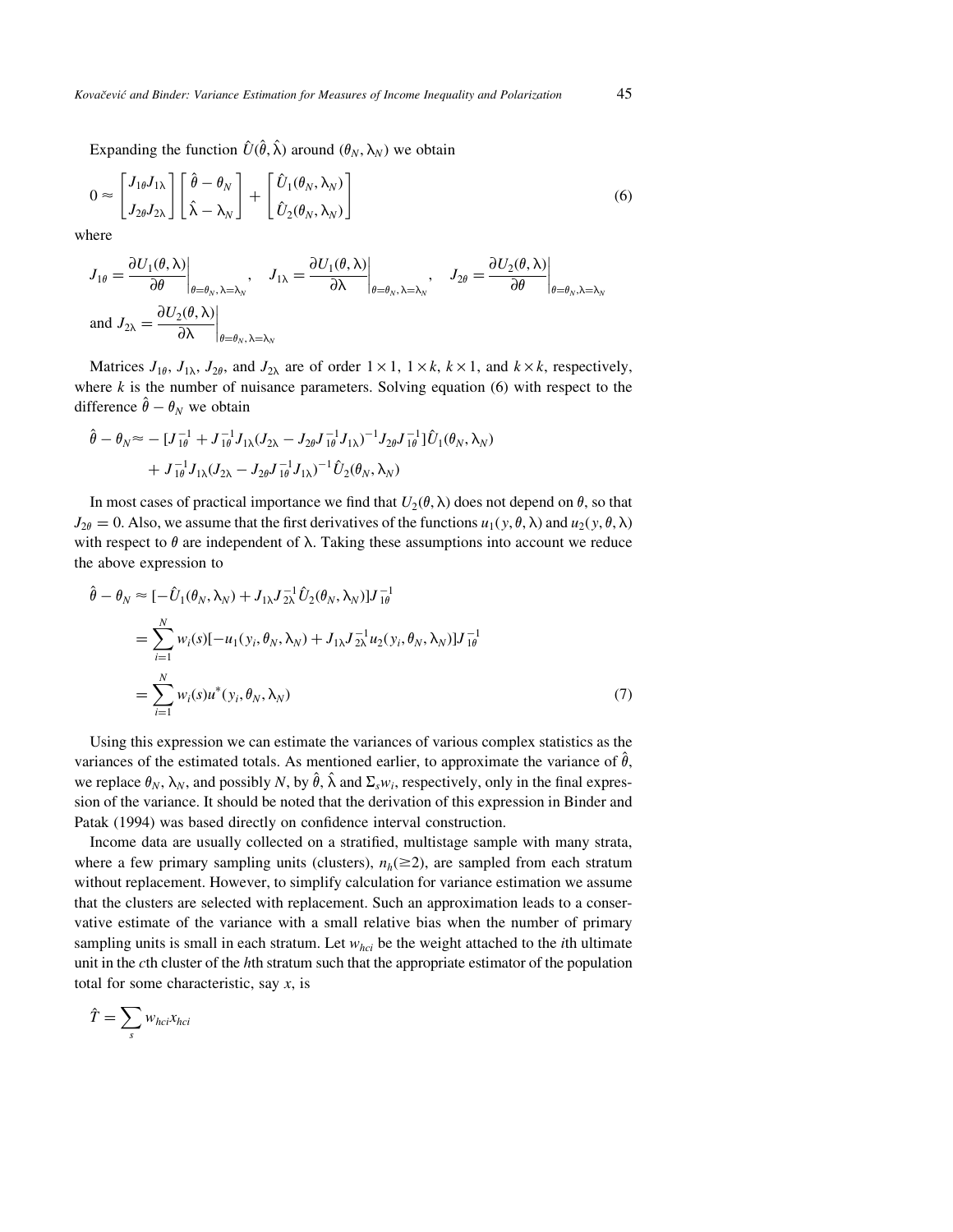Then its variance can be estimated by

$$
var(\hat{T}) = \sum_{h} \frac{n_h}{n_h - 1} \sum_{c} \left( \sum_{i} w_{hci} x_{hci} - \frac{\sum_{c} \sum_{i} w_{hci} x_{hci}}{n_h} \right)^2
$$

Accordingly,

$$
var(\hat{\theta}) = var(\hat{\theta} - \theta_N) \approx var\left(\sum_s w_{hci}u^*(y_{hci}, \theta_N, \lambda_N)\right)
$$

$$
\approx \sum_h \frac{n_h}{n_h - 1} \sum_c \left(\sum_i w_{hci}u_{hci}^* - \frac{\sum_c \sum_i w_{hci}u_{hci}^*}{n_h}\right)^2
$$

where  $u_{hci}^* = u^*(y_{hci}, \hat{\theta}, \hat{\lambda}).$ 

#### 3. Income Inequality and Polarization Measures and Their Standard Errors

We now consider several measures of inequality and polarization. Usually these measures are computed from grouped data. Here we provide their estimates based on a probability sample from a finite population. Also, we derive the estimates of their standard errors. Since our goal is not to study these measures and their properties in depth, we summarize some general notions about measuring inequality using the selected measures.

Determining whether the values of x are  $\alpha$  "more equal" than the values of y essentially coincides with measuring the dispersion of the corresponding distributions. Depending on whether we are interested in inequality in a particular segment or in the whole distribution, the relevant measures may be categorized as extreme, average or summary measures. Extreme measures focus on inequality in the tails of the income distribution. In this article we include one such measure, the exponential measure (Wolfson 1986), which is lowincome sensitive in the sense that the main contribution to its value comes from small or negative incomes. A smaller value of the exponential measure indicates greater equality among the poor.

Although the coefficient of variation belongs formally to the category of average inequality measures, because of its sensitivity to high incomes it is often used to assess inequality among high-income earners. While the coefficient of variation measures deviation from a central value (the mean income), the Gini index accounts for the deviations of all the values in the population among themselves. In this way the Gini index is an average measure of inequality, and very robust to inequalities in the tails.

The primary summary measure is the Lorenz curve. For a given distribution it plots the cumulative percentage of the population (displayed from the poorest to the richest) against its total income share. The area between the Lorenz curve and the 45-degree line is known as the Lorenz area. The Gini index is equal to twice the Lorenz area. A population with the Lorenz curve closer to the 45-degree line has a more equal distribution of income. If all incomes are the same, the Lorenz curve degenerates to the 45-degree line. However, if Lorenz curves for two or more income distributions intersect, only a partial ranking of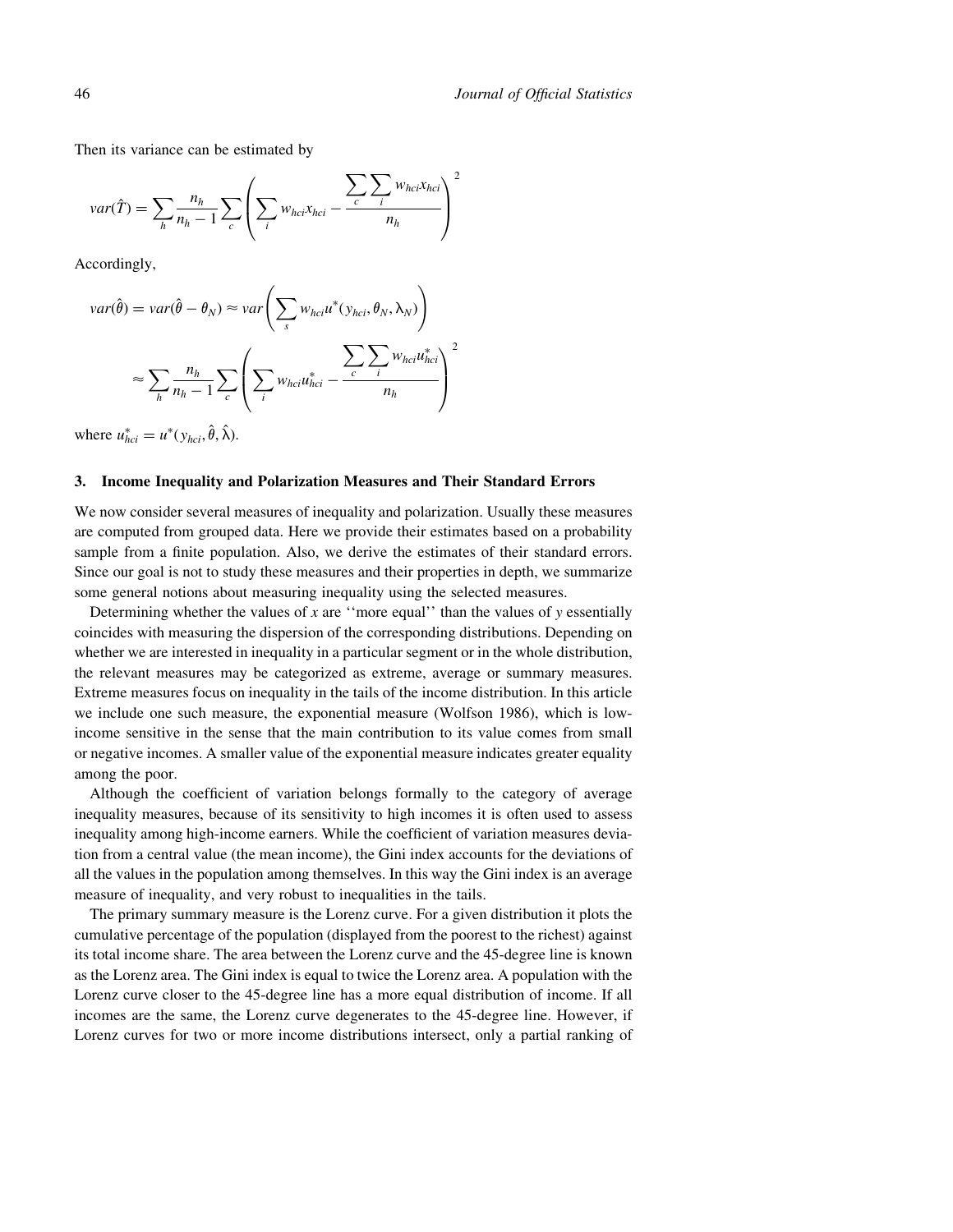the distributions is possible. In such cases, the use of different measures may rank the distributions differently. A small set of inequality measures that are sensitive to different magnitudes of income could help interpretation of such "conflicting" findings.

Since the early 1980s there have been discussions about the disappearing middle class phenomenon which is essentially different from the notion of inequality in income (or wealth) distribution and therefore needs a different quantification. The usual term for the shrinking of the middle class is polarization, indicating that the middle is moving toward the tails. Here we present two summary polarization measures, the polarization curve and the polarization index, as defined by Foster and Wolfson (1992).

In this section we present six measures of income inequality and polarization along with their complex sample estimators and the  $u^*$  variates needed for variance estimation via the EE method. To simplify notation we drop the subscript  $N$  from the finite population parameters.

#### 3.1. The coefficient of variation

The coefficient of variation (squared) is defined as  $CV^2 = V/\mu^2$  where V is the variance and  $\mu$  is the mean income of the population. As a measure of income inequality it belongs to the family of measures that are high-income sensitive and relatively robust to the low income part of the population. It is easy to calculate and has a familiar interpretation. Its disadvantage is, however, a high sampling variability. The  $CV<sup>2</sup>$  can be obtained as a solution to the system of equations

$$
\begin{cases} U_1(CV^2, \mu) = \sum_U [(y_i/\mu - 1)^2 - CV^2] = 0 \\ U_2(CV^2, \mu) = \sum_U (y_i - \mu) = 0 \end{cases}
$$

Note that the parameter of interest is  $CV^2$  and the nuisance parameter is  $\mu$ .

Then the estimate of the coefficient of variation can be obtained as a solution to the following estimating equations

$$
\begin{cases} \n\hat{U}_1(CV^2, \mu) = \sum_s w_i [(y_i/\mu - 1)^2 - CV^2] = 0\\ \n\hat{U}_2(CV^2, \mu) = \sum_s w_i (y_i - \mu) = 0 \n\end{cases}
$$

and takes on the familiar form

$$
\hat{CV}^2 = \frac{1}{\hat{N}} \sum_s w_i (y_i/\hat{\mu} - 1)^2
$$

where  $\hat{\mu} = \sum_s w_i y_i / \hat{N}$ .

In order to estimate the variance of  $\hat{CV}^2$ , the  $u^*$  variates are needed. Their derivation is essentially a three-step procedure:

(i) First we determine the derivatives

$$
J_1, CV^2 = -N, J_{1,\mu} = -2NCV^2/\mu
$$
, and  $J_{2,\mu} = -N$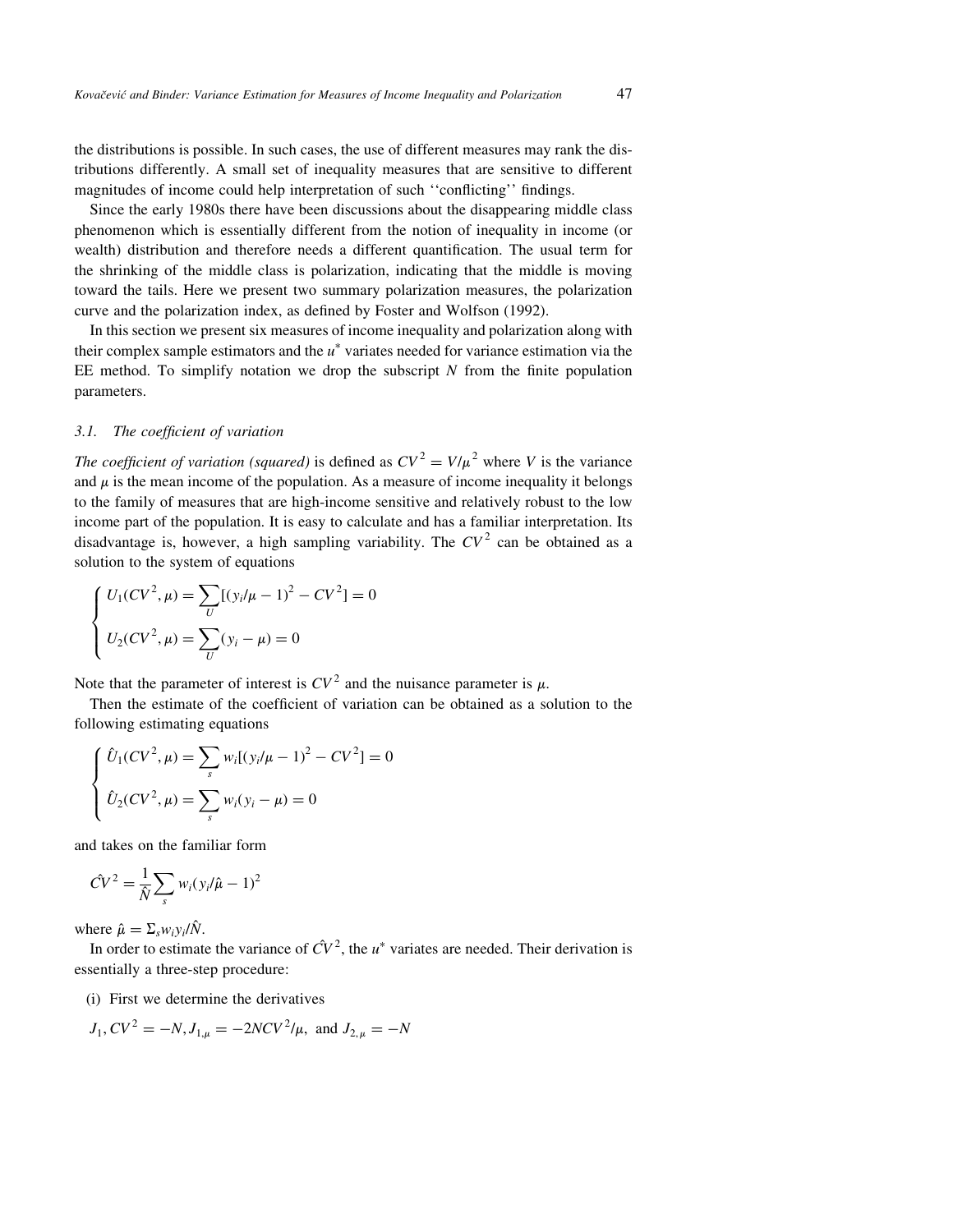(ii) Next, we substitute these derivatives into equation (7) and obtain

$$
u^*(y_i, CV^2, \mu) = [(y_i/\mu - 1)^2 - (2y_i/\mu - 1)CV^2]/N
$$

(iii) Finally,  $var(\hat{CV}^2) = var(\Sigma_s w_i u^*(y_i, CV^2, \mu)).$ 

In the case of multistage sampling the estimated variance takes the form

$$
var(\hat{CV}^2) = \sum_{h} \frac{n_h}{n_h - 1} \sum_{c} (u_{hc}^* - \bar{u}_h^*)^2
$$

where  $u_{hc}^* = \sum_i w_{hc} u_{hc}^*$ ,  $u_{hc}^* = u^* (y_{hc}, \hat{CV}^2, \hat{\mu})$  and  $\bar{u}_h^* = \sum_c u_{hc}^* / n_k$ . The remainder term R in the case of  $\hat{CV}^2$  is

$$
R = \left[ \frac{\sum_{U} [(y_i/\hat{\mu} - 1)^2 - \hat{C}V^2 - (y_i/\mu - 1)^2 + CV^2](w_i - 1)}{\sum_{U} [(y_i - \hat{\mu}) - (y_i - \mu)](w_i - 1)} \right]
$$

The first component, after some simplification, becomes asymptotically equivalent to the product  $o(|\hat{CV}^2 - CV^2|) \cdot o(|\hat{\mu} - \mu|) \cdot o(|\hat{N} - N|)$  as  $\hat{CV}^2 \rightarrow CV^2$ ,  $\hat{\mu} \rightarrow \mu$  and  $\hat{N} \rightarrow N$ . Similarly, the second component is equivalent to  $o(|\hat{\mu} - \mu|) \cdot o(|\hat{N} - N|)$ .

For the *coefficient of variation (unsquared)* a different expression for  $u_i^*$  is obtained

$$
u_i^* = \frac{1}{2} [(y_i/\hat{\mu} - 1)^2 / \hat{C}V - (2y_i/\hat{\mu} - 1)\hat{C}V] / \hat{N}
$$

#### 3.2. The exponential measure

The exponential measure is defined as the population mean of the exponentially transformed income (see Wolfson 1986)

$$
EX = \frac{1}{N} \sum_{U} \exp(-y_i/\mu)
$$

This measure is sensitive to low income values but takes a reasonable finite value when income is in the neighbourhood of zero. Also, it is well defined for negative incomes.

It can be obtained as a solution to the equations

$$
\begin{cases}\nU_1(EX,\mu) = \sum_{U} \{ \exp(-y_i/\mu) - EX \} = 0 \\
U_2(\mu) = \sum_{U} (y_i - \mu) = 0\n\end{cases}
$$
\n(8)

The derivation of  $u^*$  variates is similar to the previous case of the coefficient of variation and is given in detail in the Appendix. Here we present just the final form

$$
u^*(y_i, E\hat{X}, \hat{\mu}) = [\exp(-y_i/\hat{\mu}) - E\hat{X} + (y_i - \hat{\mu})\hat{J}_{I,\mu}/\hat{N}]/\hat{N}
$$

where  $\hat{J}_{1,\mu} = (1/\hat{\mu}^2) \Sigma_s w_i y_i \exp(-y_i/\hat{\mu})$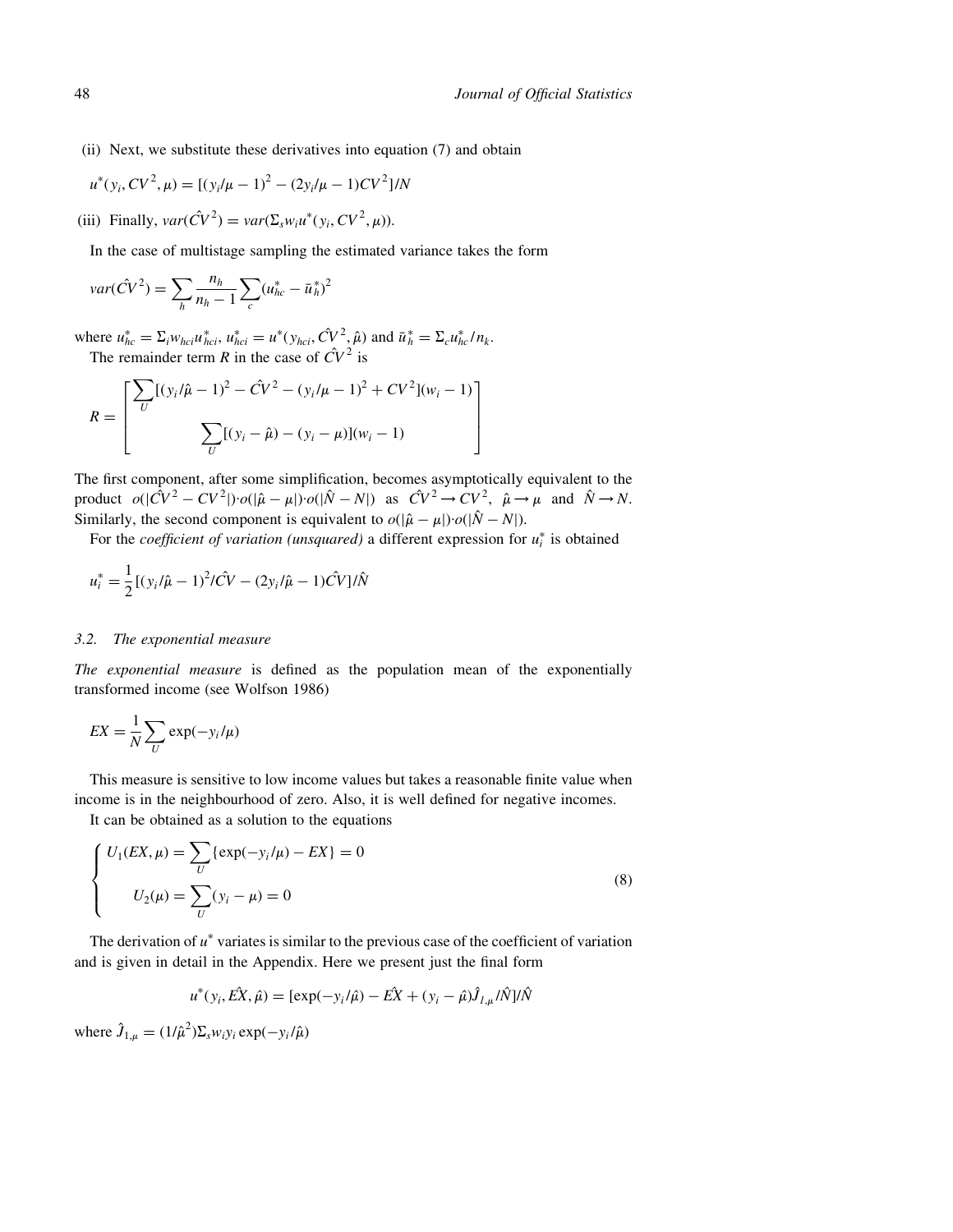#### 3.3. The Lorenz curve

Earlier we described the Lorenz curve as a powerful descriptive and analytic tool for ranking income distributions. It simply depicts the cumulative income against the population share. The formal finite population definition of the Lorenz curve can be stated as

$$
L(p) = \frac{1}{N\mu} \sum_{U} y_i I\{y_i \le \xi_p\} \quad 0 \le p \le 1
$$

where  $I\{\cdot\}$  denotes an indicator function and  $\xi_p$  is the pth population income quantile. To use the EE method, the Lorenz curve ordinates can be expressed as the solution to the system of equations

$$
\begin{cases}\n\sum_{U} [I\{y_i \le \xi_p\} - L(p)]y_i = 0 \\
\sum_{U} [I\{y_i \le \xi_p\} - p] = 0 \quad \text{for } 0 \le p \le 1\n\end{cases}
$$

The second equation defines the finite population quantile. The resulting sample estimate is

$$
\hat{L}(p) = \frac{1}{\hat{N}\hat{\mu}} \sum_{s} w_i y_i I\{y_i \le \hat{\xi}_p\}
$$

where  $\hat{\xi}_p$  is the pth sample quantile,  $\hat{\xi}_p = \inf\{y_i \in s | \hat{F}(y_i) \ge p\}$ , formally obtained as a solution to the equation

$$
\sum_{s} w_i [I \{ y_i \le \xi_p \} - p] = 0, \text{ or } \hat{F}(\xi_p) = p
$$

where  $\hat{F}(y) = \sum w_i(s)I(y_i \le y)/\hat{N}$  is an estimate of the finite population cumulative distribution function.

For variance estimation of the Lorenz curve ordinates we use the values of  $u_i^*$ 

$$
u_i^* = \frac{1}{\hat{N}\hat{\mu}}[(y_i - \hat{\xi}_p)I\{y_i \le \hat{\xi}_p\} + p\hat{\xi}_p - y_i\hat{L}(p)]
$$

and formula (4). A detailed derivation of the above expression is given in Binder and Kovačević (1995).

#### 3.4. The Gini index

One of the most popular measures of income inequality, the Gini index, is defined as the standardized Lorenz area, i.e., the ratio between the actual and the largest possible Lorenz area (which is  $1/2$ ). Hence, it takes values in  $[0,1]$ . The finite population form is given as (see Glasser 1962)

$$
G = \frac{1}{N} \sum_{U} (2F_i - 1) y_i / \mu
$$

where  $F_i = F(y_i) = (1/N)\sum_{i \in U} I\{y_i \leq y_i\}$  is the value of the finite population distribution function at  $y_i$ . The Gini index is sensitive to income values in the middle of the distribution. Its disadvantage is that it is not defined for negative incomes. It can be defined as a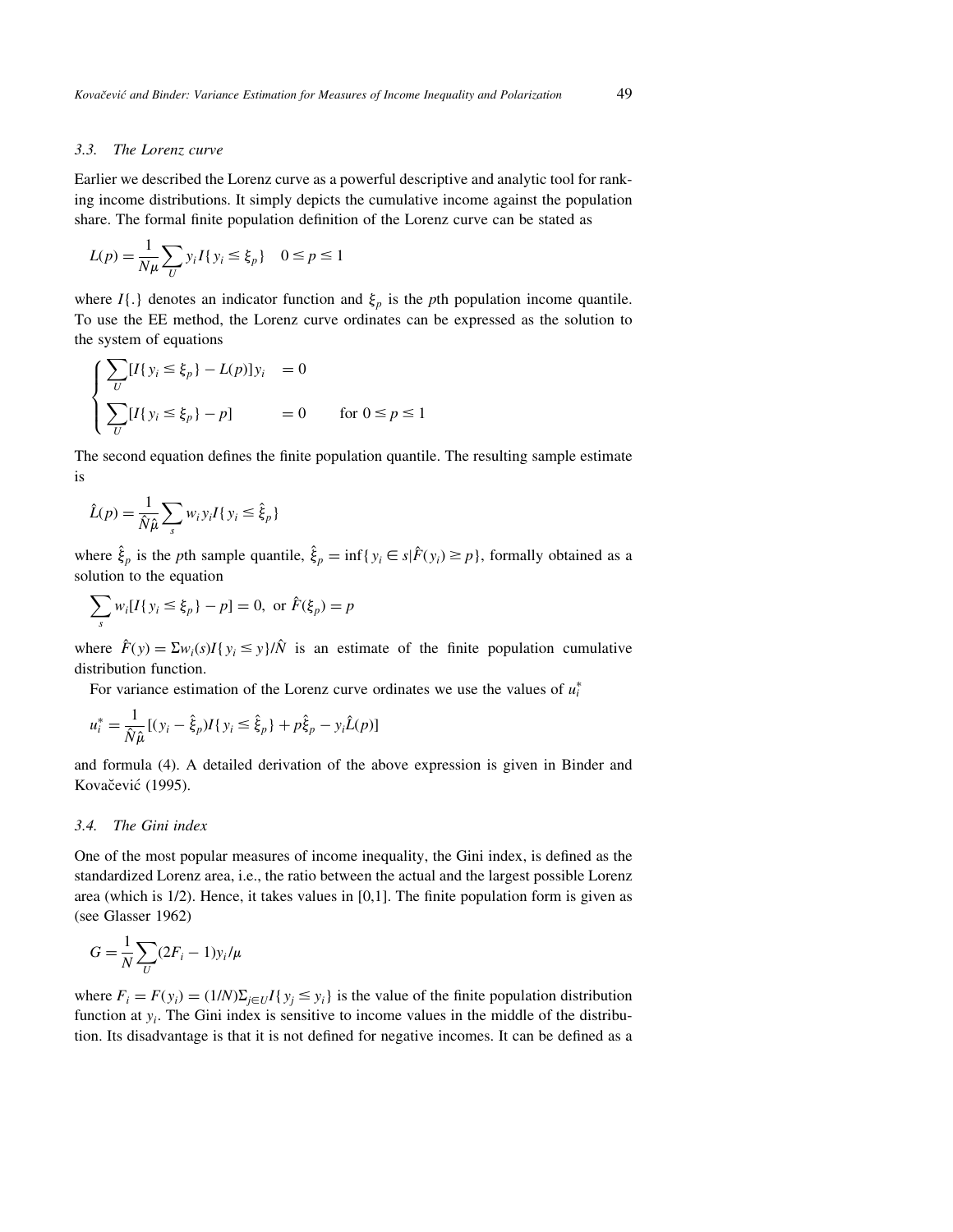solution to the equation

$$
U_1(G, \{F_i\}_{i \in U}, \mu) = \sum_U [(2F_i - 1)y_i/\mu - G] = 0
$$

where the nuisance parameter  $\lambda = \{ \{F_i\}_{i \in U}, \mu \}$  is the solution to the system of equations

$$
\left\{\left\{\sum_{j\in U} [I\{y_j \le y_i\} - F_i]\right\}_{i\in U} = 0
$$
\n
$$
\sum_{U} (y_i - \mu) = 0
$$
\n(9)

There are N unknown parameters (since one of the  $F_i$ 's is equal to 1). With N population values of y, we are able to solve the system.

The estimate of the Gini index comes as the solution to the estimated first equation

$$
\hat{G} = \frac{1}{\hat{N}\hat{\mu}} \sum_{s} w_i (2\hat{F}_i - 1) y_i
$$
\n(10)

where  $\hat{F}_i$  and  $\hat{\mu}$  are the solutions to the system of estimated equations (9).

The variance of the Gini index is estimated by expression (4) where the  $u^*$  variates are equal to

$$
u_i^* = \frac{2}{\hat{N}\hat{\mu}} \left[ \hat{A}(y_i) y_i + \hat{B}(y_i) - \frac{\hat{\mu}}{2} (\hat{G} + 1) \right]
$$
 (11)

where  $\hat{A}(y) = \hat{F}(y) - (\hat{G} + 1)/2$  and  $\hat{B}(y) = \sum_{x} w_i y_i I(y_i \ge y_i)/\hat{N}$ . See the Appendix for details.

## 3.5. The polarization curve

In order to formalize the concept of polarization, Foster and Wolfson (1992) constructed a curve which shows, for any population percentile, how far its income is from the median. A larger value of the polarization curve ordinate implies a larger `spread' of the distribution from the middle, indicating a smaller middle class.

For a variable y with a given distribution  $F(y)$  Foster and Wolfson (1992) defined the polarization curve ordinate by

$$
B(p) = \left| \int_{0.5}^{p} \frac{F^{-1}(q) - m}{m} dq \right|
$$

which can also be written in a simpler form

$$
B(p) = |0.5 - p + \frac{\mu}{m} [L(p) - L(0.5)]| \qquad 0 \le p \le 1
$$
 (12)

where  $L(p)$  and  $\mu$  were previously defined as the Lorenz curve ordinate and the mean, respectively, and m is the median,  $m = \inf\{y_i \in U | F(y_i) \ge 0.5\}$ . In terms of the EE method, the polarization curve can be defined as a solution to the equation

$$
U_1(B(p), m, \xi_p) = \sum_{U} \left[ \frac{y_i}{m} (I\{y_i \le \xi_p\} - I\{y_i \le m\}) - B(p) + 0.5 - p \right] = 0 \tag{13}
$$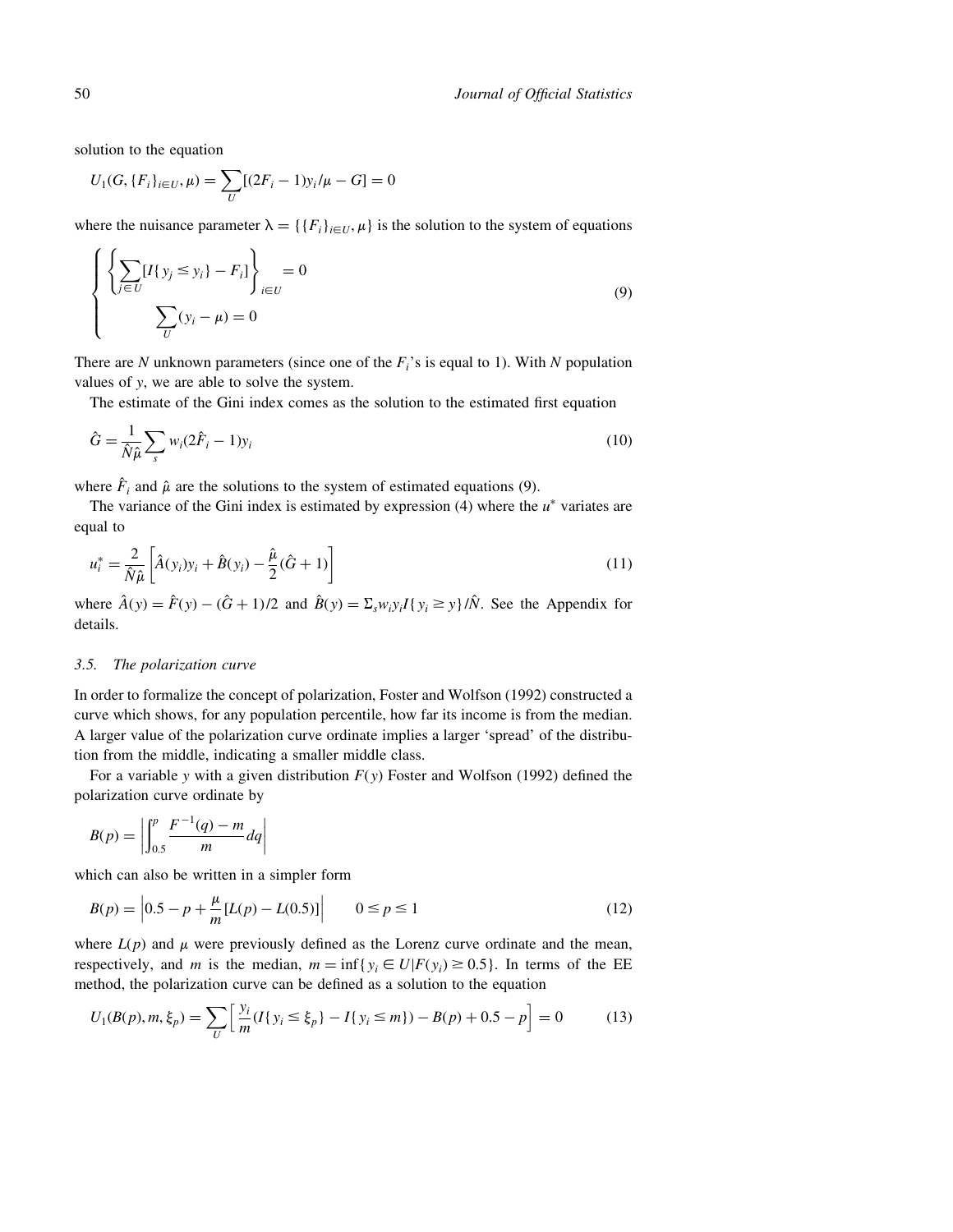where the nuisance parameters  $\xi_p$  and m are solutions to the system of equations

$$
\begin{cases}\n\sum_{U} [I\{y_i \le \xi_p\} - p] = 0 & 0 \le p \le 1 \\
\sum_{U} [I\{y_i \le m\} - 0.5] = 0\n\end{cases}
$$

The estimate of  $B(p)$  based on a complex sample is of the form given by (12) with parameters  $L(p)$ ,  $\mu$ , and m replaced by their estimates.

An outline of the derivation for the polarization curve is presented in the Appendix. Here we give the final form of the  $u^*$  variate

$$
u_i^* = \frac{1}{\hat{N}\hat{m}}[(\hat{m} - y_i)I\{y_i \le \hat{m}\} + (y_i - \hat{\xi}_p)I\{y_i \le \hat{\xi}_p\} + \hat{\xi}_p p - \frac{\hat{m}}{2} - \frac{\hat{B}(p) - 0.5 + p}{\hat{f}(\hat{m})}(0.5 - I\{y_i \le \hat{m}\} + \hat{m}\hat{f}(\hat{m}))
$$
(14)

where  $\hat{f}(\hat{m})$  is an estimate of the density function at the median. Estimation of the density function at estimated quantiles was discussed by Binder and Kovačević (1995).

#### 3.6. The polarization index

Using the analogy with the Lorenz curve and the Gini index, Foster and Wolfson (1992) considered the area below the polarization curve as a summary measure of the polarization and named it the polarization index. A perfectly polarized population is divided into equal halves, each having just one of two possible values of income, the minimum or the maximum. If median income in this case is defined as the middle point between minimum and maximum (a slight departure from the usual definition of the median), the polarization curve is then a horizontal line with intercept 1/2 and the point of discontinuity at the 50th percentile, giving the value of the polarization index of 1/2. If there is no polarization, everyone has the same income. The polarization curve is the [0,1] segment of the horizontal axis and the corresponding polarization index is zero. Therefore, the polarization index takes values between 0 and 1/2, and its standardized version is the previous one multiplied by 2.

The standardized polarization index, as introduced in Foster and Wolfson (1992), is

$$
P = \left(\frac{T}{2} - G\right)\frac{\mu}{m}
$$

where  $T = (\mu^U - \mu^L)/\mu$  with  $\mu$ ,  $\mu^L$ ,  $\mu^U$  equal to the population mean income, the mean income for the population below the median, and the mean income for the population above the median income, respectively. As before,  $G$  is the Gini index and  $m$  denotes the median income.

Since  $\mu = (\mu^U + \mu^L)/2$ , the polarization index can be written as

$$
P = \frac{1}{m}(\mu - \mu^L - \mu G)
$$
  
=  $\frac{1}{Nm} \sum_{U} y_i [1 - 2I\{y_i \le m\} - G]$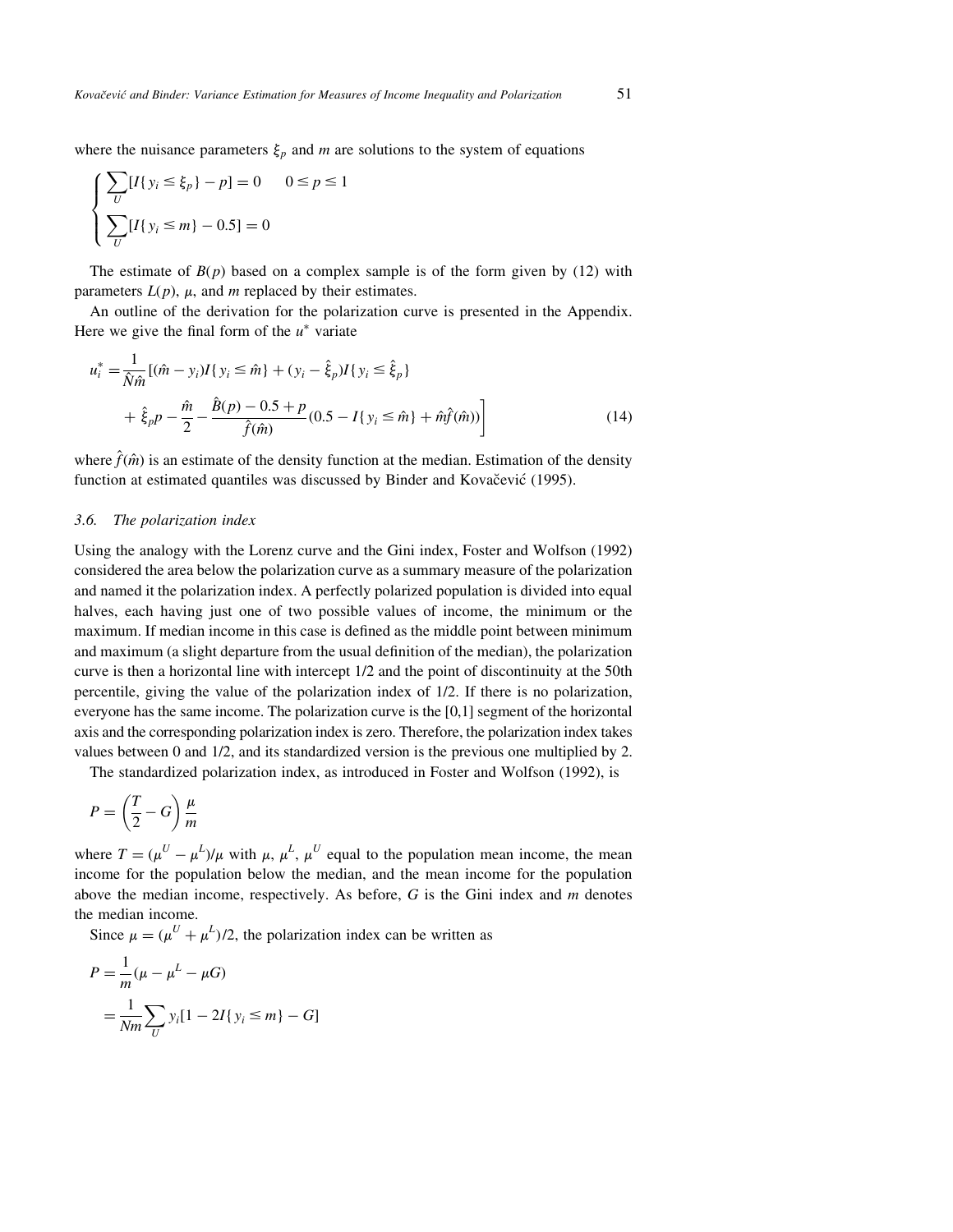or as the solution to the equation

$$
U_1(P, m, G) = \sum_{U} \left\{ \frac{1}{m} y_i [1 - 2I\{y_i \le m\} - G] - P \right\} = 0
$$
\n(15)

It is estimated as

$$
\hat{P} = \frac{1}{\hat{N}\hat{m}} \sum_{s} w_i y_i [1 - 2I\{y_i \leq \hat{m}\} - \hat{G}]
$$

where  $\hat{m} = \inf \{ y_i \in s | \hat{F}(y_i) \ge 0.5 \}$  and  $\hat{G}$  is given by (10).

The variance of the polarization index is estimated by (4) with  $u_i^*$  defined as

$$
u_i^* = \left\{ \frac{2}{\hat{m}} \left[ (\hat{m} - y_i) \left( I\{y_i \leq \hat{m}\} - \frac{1}{2} \right) - \left( \hat{A}(y_i) y_i + \hat{B}(y_i) - \frac{\hat{G} + 1}{2} \hat{\mu} + \frac{\hat{G}}{2} y_i \right) \right] + \frac{\hat{P}}{\hat{m}\hat{f}(\hat{m})} \left( I\{y_i \leq \hat{m}\} - \frac{1}{2} \right) - \hat{P} \right\} / \hat{N}
$$

where  $\hat{A}(y)$  and  $\hat{B}(y)$  are defined in (11), and  $\hat{f}(\hat{m})$  is an estimate of the density function at the median. The details of the derivation of  $u_i^*$  for the polarization index are given in the Appendix.

#### 4. Illustration

The EE methodology was applied to estimate the standard errors of estimates of several income inequality measures using a file on the earnings of all effective labour force participants aged 18 to 64 in 1991. An effective labour force participant is an individual with annual labour income of at least 5% of the average wage. Data were collected by the Canadian Survey of Consumer Finance (SCF) in April 1992. The SCF is an annual supplement to the monthly Canadian Labour Force Survey, which is based on a stratified, multistage sample of households. Approximately 40,000 households provided detailed income information for individuals 15 years of age or older. The data set used for this illustration contained 50,701 individuals, situated in 4,201 clusters (PSU's), allocated to 1,139 strata. Attached to each record is an individual survey weight which is an adjusted sample weight; this allows us to compute the standard errors for estimates of interest.

The point estimates of the income inequality and polarization measures, their standard errors and the corresponding coefficients of variation are presented in Table 1. An analysis of the unweighted data reveals the heavy right skewness and the extreme kurtosis of the data distribution. This may explain the large standard errors of  $\hat{C}V$  and  $\hat{C}V^2$  which are sensitive to large income values. Also, the polarization index exhibits sensitivity to the data spread to the right. On the other hand, most of the variability of the exponential measure comes from the low income values which are concentrated in a relatively small range. The Gini index is robust to extreme observations and depends primarily on the variability in the middle of the distribution. This may explain the small standard errors of the latter two measures. The Lorenz curve ordinates were found to have smaller coefficients of variation than the polarization curve ordinates. This difference can be partly attributed to the contribution of the estimated density function at the median used in the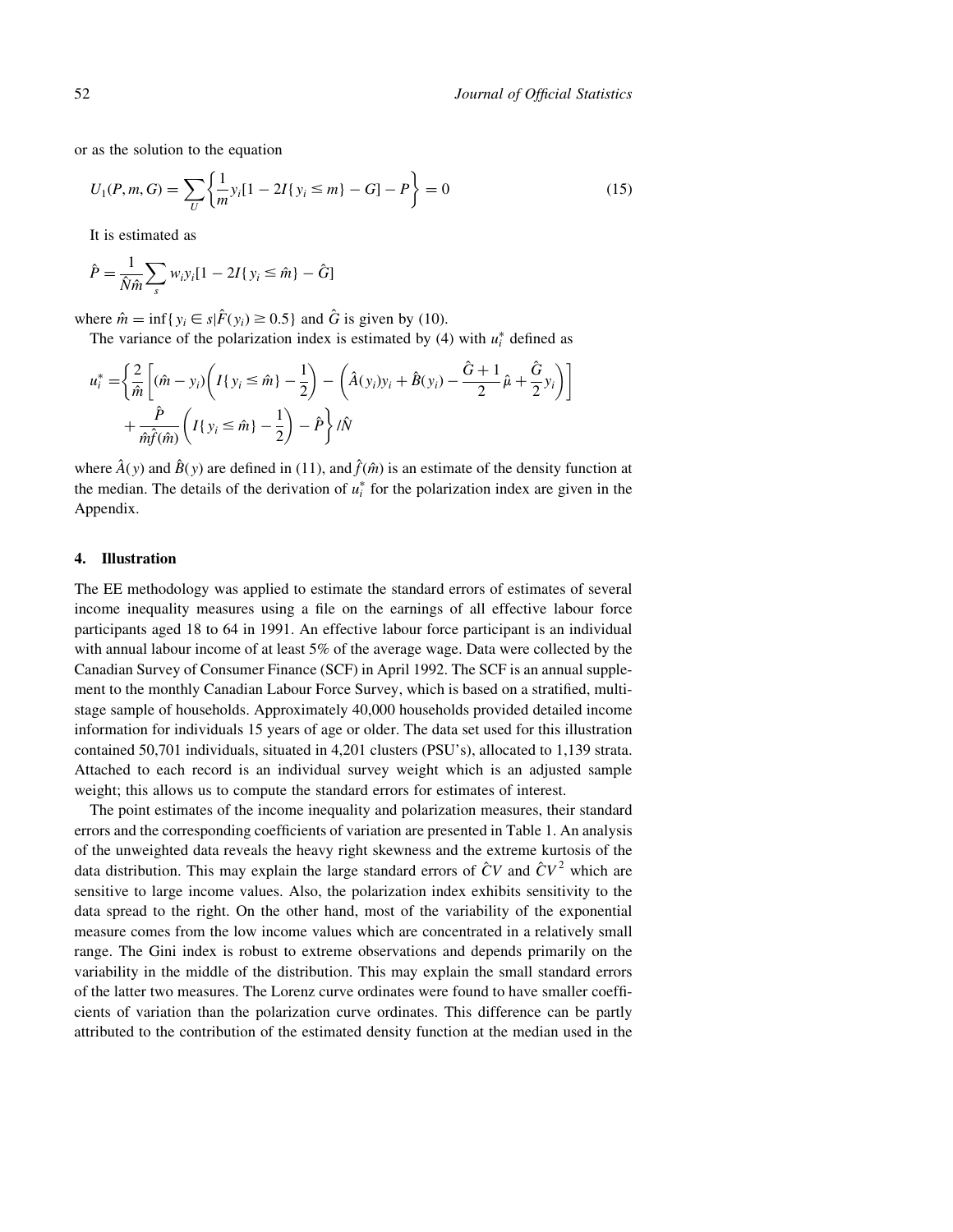variance estimation of the polarization curve ordinates and the polarization index, and partly to the sensitivity of these measures to large observations.

As mentioned in the introduction, the main goal of this article is to provide estimators for the sampling variance of different measures of income inequality using the EE method. However, further insight into the properties of these variance estimators can be obtained

| Measure             |                        | Estimate                     |                              | Standard error and CV% |                              |      |
|---------------------|------------------------|------------------------------|------------------------------|------------------------|------------------------------|------|
| Mean                |                        | 26,297                       |                              | 184.10                 |                              | 0.70 |
| Median*             |                        | 22,392                       |                              | 226.78                 |                              | 1.01 |
| $CV^2$              |                        | 0.7608                       |                              | 0.0429428              |                              | 5.64 |
| CV                  |                        | 0.8722                       |                              | 0.0246164              |                              | 2.82 |
| Gini index          |                        | 0.4122                       |                              | 0.0027141              |                              | 0.66 |
| Exponential measure |                        | 0.4603                       |                              | 0.0011879              |                              | 0.26 |
| Polarization index  |                        | 0.1966                       |                              | 0.0021153              |                              | 1.07 |
| $\boldsymbol{p}$    | Lorenz curve ordinates |                              | Polarization curve ordinates |                        |                              |      |
|                     | $\hat{L}(p)$           | Standard error and<br>$CV\%$ |                              | $\hat{B}(p)$           | Standard error and<br>$CV\%$ |      |
| 0.050               | 0.0044                 | 0.0000537                    | 1.22                         | 0.2083                 | 0.0014237                    | 0.68 |
| 0.100               | 0.0117                 | 0.0001615                    | 1.38                         | 0.1669                 | 0.0013351                    | 0.79 |
| 0.150               | 0.0226                 | 0.0002809                    | 1.24                         | 0.1297                 | 0.0012150                    | 0.93 |
| 0.200               | 0.0372                 | 0.0004283                    | 1.15                         | 0.0968                 | 0.0010588                    | 1.09 |
| 0.250               | 0.0550                 | 0.0005876                    | 1.06                         | 0.0677                 | 0.0008773                    | 1.29 |
| 0.300               | 0.0772                 | 0.0007777                    | 1.00                         | 0.0438                 | 0.0006725                    | 1.53 |
| 0.350               | 0.1060                 | 0.0009556                    | 0.90                         | 0.0276                 | 0.0004672                    | 1.69 |
| 0.400               | 0.1344                 | 0.0011496                    | 0.85                         | 0.0110                 | 0.0002898                    | 2.63 |
| 0.450               | 0.1740                 | 0.0013513                    | 0.77                         | 0.0075                 | 0.0001106                    | 1.47 |
| 0.500               | 0.2102                 | 0.0015297                    | 0.72                         | 0.0000                 | 0.0000000                    |      |
| 0.550               | 0.2601                 | 0.0017332                    | 0.66                         | 0.0086                 | 0.0002297                    | 2.67 |
| 0.600               | 0.3049                 | 0.0018900                    | 0.61                         | 0.0112                 | 0.0004579                    | 4.08 |
| 0.650               | 0.3673                 | 0.0020772                    | 0.56                         | 0.0345                 | 0.0009332                    | 2.70 |
| 0.700               | 0.4187                 | 0.0022240                    | 0.53                         | 0.0449                 | 0.0012915                    | 2.87 |
| 0.750               | 0.4869                 | 0.0023889                    | 0.49                         | 0.0750                 | 0.0018808                    | 2.50 |
| 0.800               | 0.5634                 | 0.0025559                    | 0.45                         | 0.1148                 | 0.0025855                    | 2.25 |
| 0.850               | 0.6423                 | 0.0026927                    | 0.41                         | 0.1575                 | 0.0033394                    | 2.12 |
| 0.900               | 0.7279                 | 0.0028099                    | 0.38                         | 0.2080                 | 0.0042041                    | 2.02 |
| 0.950               | 0.8342                 | 0.0028583                    | 0.34                         | 0.2828                 | 0.0053746                    | 1.90 |
| 0.960               | 0.8608                 | 0.0028575                    | 0.33                         | 0.3041                 | 0.0056776                    | 1.86 |
| 0.970               | 0.8843                 | 0.0027994                    | 0.31                         | 0.3217                 | 0.0059496                    | 1.84 |
| 0.980               | 0.9126                 | 0.0026378                    | 0.28                         | 0.3449                 | 0.0063331                    | 1.83 |
| 0.990               | 0.9449                 | 0.0024158                    | 0.25                         | 0.3729                 | 0.0068331                    | 1.83 |
| 0.995               | 0.9647                 | 0.0022467                    | 0.23                         | 0.3911                 | 0.0071469                    | 1.82 |
| 0.997               | 0.9740                 | 0.0020830                    | 0.21                         | 0.4000                 | 0.0073278                    | 1.83 |
| 0.998               | 0.9794                 | 0.0018379                    | 0.18                         | 0.4054                 | 0.0074922                    | 1.84 |
| 0.999               | 0.9871                 | 0.0011442                    | 0.11                         | 0.4134                 | 0.0078741                    | 1.90 |
| 1.000               | 1.0000                 | 0.0000000                    | $\overline{\phantom{0}}$     | 0.4276                 | 0.0083695                    | 1.95 |

Table 1. Canadian SCF 1991: Earnings of all effective labour force participants

\*The standard error of the median is also obtained by the EE method (Binder and Kovačević 1995).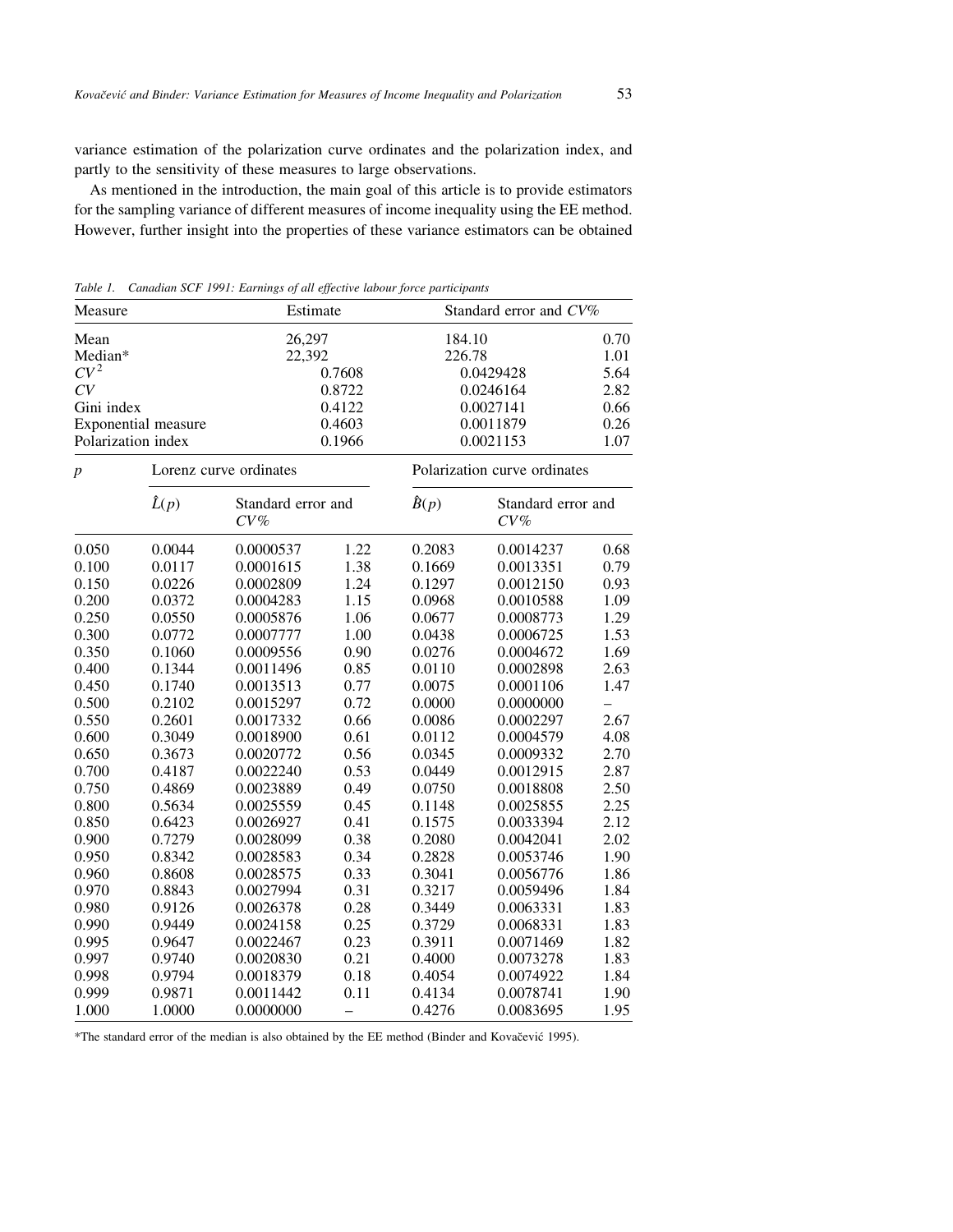through an empirical comparison with some other estimators commonly used. A simulation study designed to compare several resampling methods with the EE method for variance estimation of income inequality measures was conducted at Statistics Canada. The results are reported in Kovačević, Yung, and Pandher (1995). The study focused on income inequality measures that are functions of the quantiles, and did not cover the coefficient of variation, the exponential measure, or the ordinates of the polarization curve. In the following we summarize some of the relevant findings in the simulation study.

Five different methods for variance estimation were compared: jackknife "delete-onecluster,'' the grouped balanced half-sample method, repeatedly grouped balanced halfsamples, the bootstrap and the Taylor linearization via the EE approach. The underlying population was the microdata file from the Canadian Survey of Consumer Finance in 1988. Ten thousand samples were drawn from the micropopulation using a cluster sample design with the selection probabilities proportional to size. The accuracy and the precision of the considered methods were evaluated by their relative biases and relative stability.

For the Lorenz curve ordinates the EE method showed very small negative relative bias, in the range between  $-0.4\%$  for the quantile  $p = 0.6$  and  $-5.2\%$  for  $p = 0.95$ . For the same p-values, the relative bias of the jackknife estimator was 20.49% and 39.02%, respectively. However, the bootstrap estimator exhibited the smallest relative bias at these points,  $0.3\%$  and  $-1.91\%$ . Concerning stability, the EE method along with the bootstrap performed the best.

Similar results were obtained for the polarization index. The relative bias of the EE estimator was computed as 4.2%, whereas for other methods it varied between 2.9% (for the bootstrap) and 95.4% for the jackknife. In terms of stability, the EE and the bootstrap estimator performed similarly and outperformed other methods.

For the variance estimation of the estimate of the Gini index all methods considered performed similarly: all showed a small negative relative bias, in the range of  $-0.7\%$ and  $-2.2\%$  and had stability in the range 87.0% to 99.2%. The EE method had a relative bias of  $-1.5\%$  and a stability of 87.0%.

Results of the study confirm the advantage of using the EE method over most resampling methods considered for variance estimation of the Lorenz curve ordinates, the polarization and the Gini index. The exception was the bootstrap method which performed slightly better. Although, the polarization curve was not studied empirically, its similarity to the Lorenz curve implies that the performance of the EE method should be acceptably good.

#### 5. Summary

Variance estimation of complex statistics such as measures of income inequality can be done by the method of estimating equations. The advantage of this approach is that it can be used under a wide class of sampling designs and does not require intensive computations, which most of the resampling alternatives require. In order to estimate measures of income inequality, one must first compute the  $u_i$  variates (given in the second column of Table 2) and then compute their total values after multiplying by the corresponding weights. To estimate the variance of such estimates one needs to compute the  $u_i^*$  values (summarized in the third column of Table 2) and substitute them into (4).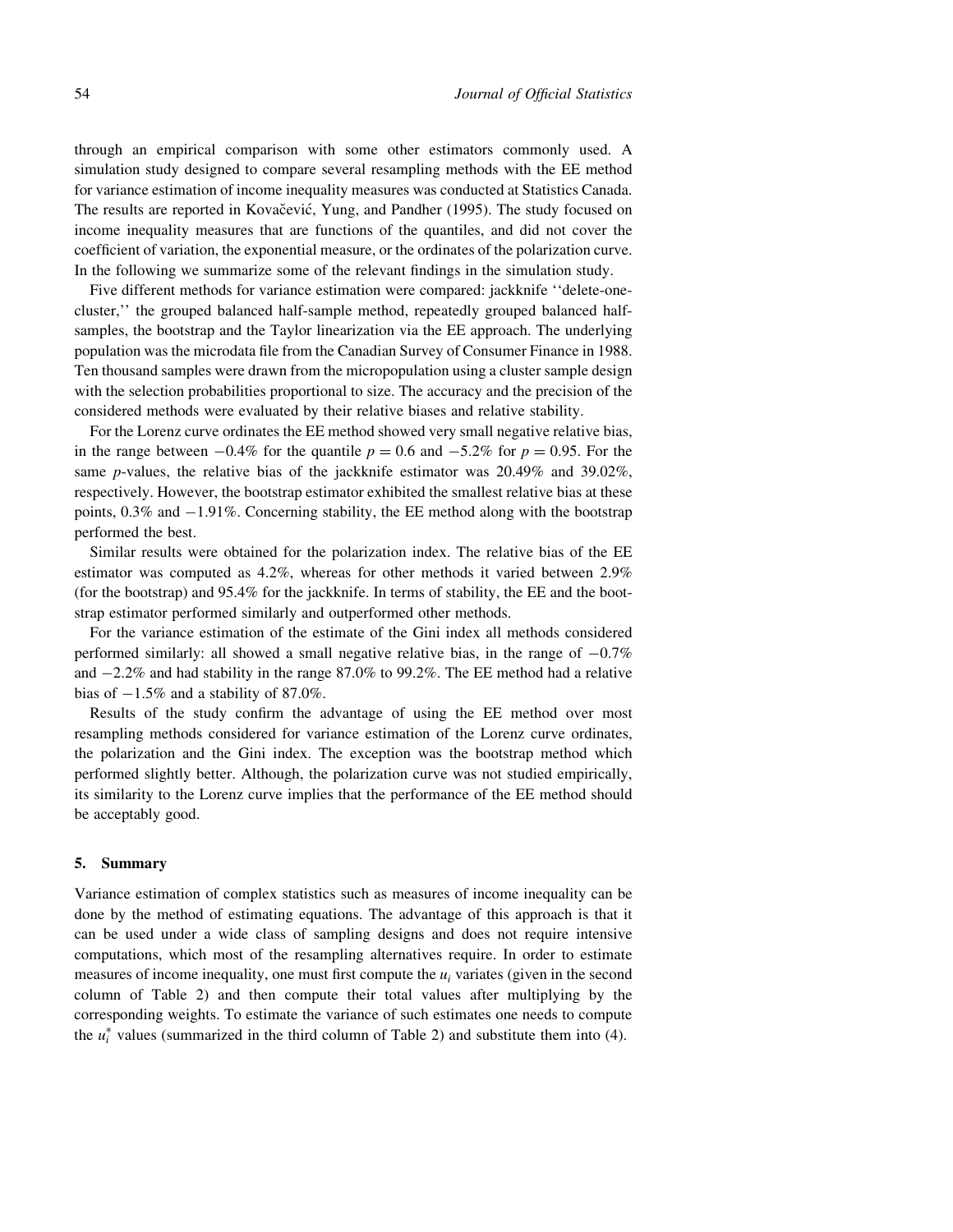| Measure                | $u_i$                                                                              | $u_i^*$                                                                                                                                                                                                                                |
|------------------------|------------------------------------------------------------------------------------|----------------------------------------------------------------------------------------------------------------------------------------------------------------------------------------------------------------------------------------|
| CV <sup>2</sup>        | $(y_i - \hat{\mu})^2 / \hat{N} \hat{\mu}^2$                                        | $[(y_i/\hat{u}-1)^2-(2y_{\text{bol}}/\hat{u}-1)\hat{C}V^2]/\hat{N}]$                                                                                                                                                                   |
| CV                     |                                                                                    | $[(y_i/\hat{\mu} - 1)^2/\hat{CV} - (2y_i/\hat{\mu} - 1)\hat{CV}]/(2\hat{N})$                                                                                                                                                           |
| Gini index             | $[2\hat{F}(y_i)-1]y_i/(\hat{N}\hat{\mu})$                                          | $2[\hat{A}(y_i)y_i + \hat{B}(y_i) - \hat{\mu}(\hat{G} + 1)/2]/(\hat{N}\hat{\mu})$<br>$(*)$                                                                                                                                             |
| Exponential<br>measure | $(1/\hat{N})$ exp $(-v_i/\hat{\mu})$                                               | $[(y_i - \hat{\mu})\hat{J}_{1, \hat{u}}/\hat{N} + \exp(-y_i/\hat{\mu}) - \hat{E}X]/\hat{N}]$<br>$(**)$                                                                                                                                 |
| Polarization<br>index  | $y_i[1-2I\{y_i \leq \hat{m}\}-\hat{G}]/(\hat{N}\hat{m})$                           | $\left\{\frac{2}{n}[(\hat{m} - y_i)(I\{y_i \leq m\} - 0.5)]\right\}$<br>$-(A(v_i)v_i+B(v_i)-(\hat{G}+1)\hat{\mu}/2+\hat{G}v_i/2)$<br>$+\frac{\hat{P}}{\hat{m}\hat{f}(\hat{m})}(I{y_i \leq \hat{m}}) - 0.5) - \hat{P}\hat{f}/\hat{N}$   |
| Lorenz curve           | $y_i I\{y_i \leq \hat{\xi}_n\} / (\hat{N}\hat{\mu})$                               | $[(y_i - \hat{\xi}_n)I\{y_i \leq \hat{\xi}_n\} + p\hat{\xi}_n - y_i\hat{L}(p)]/(\hat{N}\hat{\mu})$                                                                                                                                     |
| Polarization<br>curve  | ${0.5 - p + y_i[I\{y_i \le \hat{\xi}_p\} - I\{y_i \le \hat{m}\}\}\hat{m}}/\hat{N}$ | $\frac{1}{N\hat{m}}\{(\hat{m}-y_i)I\{y_i\leq \hat{m}\} + (y_i - \hat{\xi}_p)I\{y_i\leq \hat{\xi}_p\} + \hat{\xi}_p p - \hat{m}/2$<br>$-(\hat{B}(p) - 0.5 + p)[0.5 - I\{y_i \leq \hat{m}\} + \hat{m}\hat{f}(\hat{m})]/\hat{f}(\hat{m})$ |

Table 2. Summary of the linearized terms for the point estimation  $(w_i)$  and variance estimation  $(u_i)$ 

(\*)  $A(y) = \hat{F}(y) - \frac{\hat{G}+1}{2}$  and  $B(y) = \sum_s w_j y_j I\{y_j \ge y\}/\hat{N}$ <br>(\*\*)  $\hat{J}_{1, \hat{\mu}} = \sum_{w_i y_i} \exp(-y_i/\hat{\mu})/\hat{\mu}^2$ 

The extension of this method to comparisons between domains and comparisons over time are straightforward since we have reformulated the problem to one of estimating variances of linear statistics in the Godambe (1955) class, allowing the use of standard methods applied to these linear statistics. Of course all the complexities arising from having overlapping units over time would have to be accounted for.

#### 6. Appendix

Detailed derivation of the  $u^*$  variates

## 6.1. The exponential measure

The first derivatives of  $U_1(EX, \mu)$  and  $U_2(\mu)$ , given by (8), are

$$
J_{1,EX} = -N, J_{1,\mu} = \frac{1}{\mu^2} \sum_{U} y_i \exp(-y_i/\mu)
$$
, and  $J_{2,\mu} = -N$ 

After substituting into (7) and using the estimates instead of parameters

$$
u_i^* = \frac{1}{\hat{N}} [\exp(-y_i/\hat{\mu}) - \hat{E}X + (y_i - \hat{\mu})\hat{J}_{1,\hat{\mu}}/\hat{N}]
$$

where

$$
\hat{J}_{1,\hat{\mu}} = \frac{1}{\hat{\mu}^2} \sum_{s} w_i y_i \exp(-y_i/\hat{\mu})
$$

# 6.2. The Gini index

The corresponding first derivatives are  $J_{1G} = -N$ ,  $J_{1\lambda} = [\{2y_i/\mu\}_{i \in U/\mu}, -G/\mu]_{1 \times N}$ , where  $i_0$  is the label of the maximum  $y_i$ ,  $J_{2G} = 0_{N \times 1}$ , and  $J_{2\lambda} = -M_{N \times N}$ , where I is the identity matrix.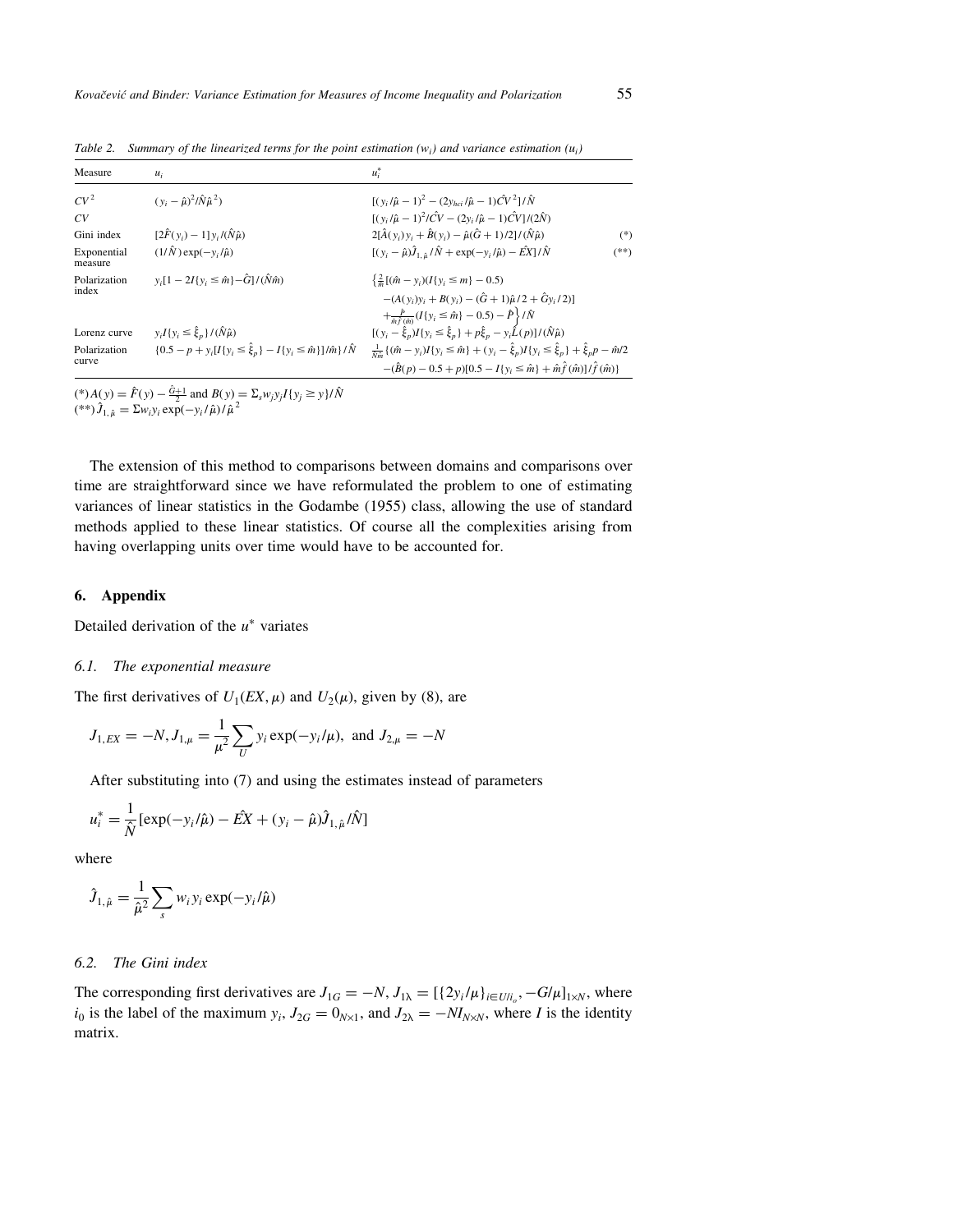Substituting into equation (7) and replacing parameters with their estimates, we obtain

$$
u_i^* = \frac{2}{\hat{N}\hat{\mu}} \left[ \hat{A}(y_i)y_i + \hat{B}(y_i) - \frac{\hat{\mu}}{2}(\hat{G} + 1) \right]
$$
  
where  $\hat{A}(y) = \hat{F}(y) - (\hat{G} + 1)/2$  and  $\hat{B}(y) = \sum_s w_i y_i I\{y_i \ge y\}/\hat{N}$ 

# 6.3. Polarization index

We present the derivation of the  $u^*$  variates for the polarization index in full detail because it involves approximations that are specific for quantiles and functions of them. The two approximations for the finite population quantiles  $\xi_p$ 's important for the subsequent development are

$$
\hat{\xi}_p - \xi_p \approx \frac{1}{f(\xi_p)} [p - \hat{F}(\xi_p)]
$$
\n
$$
= \sum_U w_i(s) \frac{1}{\hat{N}f(\xi_p)} [p - I\{y_i \le \xi_p\}]
$$
\n(A1)

where  $f(\xi_p)$  is the value of the density function at  $\xi_p$ . This is an extension of the Bahadur representation (Bahadur 1966) for a quantile to the finite population case.

Continuing, let  $\mu(a) = (1/N)\Sigma_U y_i I\{y_i \le a\}$ . Note that the previously introduced  $\mu^L$ , the mean of the lower half of the population, is equal to  $2\mu(m)$ . Also, the Lorenz curve ordinate at p is equal to  $\mu(\xi_p)/\mu$ . The following approximation holds for quantiles

$$
\mu(\hat{\xi}_p) - \mu(\xi_p) = \frac{1}{N} \sum_{U} y_i (I\{y_i \le \hat{\xi}_p\} - I\{y_i \le \xi_p\})
$$
  

$$
\approx \xi_p f(\xi_p)(\hat{\xi}_p - \xi_p)
$$
  

$$
\approx \sum_{U} w_i(s) \xi_p (p - I\{y_i \le \xi_p\}) / \hat{N}, \quad \text{as } \hat{\xi}_p \to \xi_p \tag{A2}
$$

The approximation  $(A2)$  appears in a more general form in Binder and Kovac̆evic $(1995)$ .

The estimate of the equation (15) can be expressed as

$$
0 = \hat{U}_{1}(\hat{P}, \hat{m}, \hat{G})
$$
  
=  $\sum_{U} w_{i}(s) \left[ \frac{y_{i}}{\hat{m}} (1 - 2I\{y_{i} \le \hat{m}\} - \hat{G}) - \hat{P} \right]$   

$$
\approx N(P - \hat{P}) + \sum_{U} \left[ \frac{y_{i}}{\hat{m}} (1 - 2I\{y_{i} \le \hat{m}\} - \hat{G}) - \frac{y_{i}}{m} (1 - 2I\{y_{i} \le m\} - G) \right]
$$
  
+  $\sum_{U} w_{i}(s) \left[ \frac{y_{i}}{m} (1 - 2I\{y_{i} \le m\} - G) - P \right]$ 

Approximating the function  $y_i / \hat{m}$  around the median m by its first order Taylor expansion  $y_i/m - y_i(\hat{m} - m)/m^2$ , substituting into the expression above, and simplifying, we have the following

$$
\hat{P} - P \approx -\frac{1}{m}(\hat{\mu}^L - \mu^L) - \frac{\mu}{m}(\hat{G} - G) - \frac{\hat{m} - m}{m^2}(\mu - \hat{\mu}^L - \mu\hat{G})
$$

$$
+ \sum_{U} w_i(s) \left[ \frac{y_i}{m} (1 - 2I\{y_i \le m\} - G) - P \right] / N \tag{A3}
$$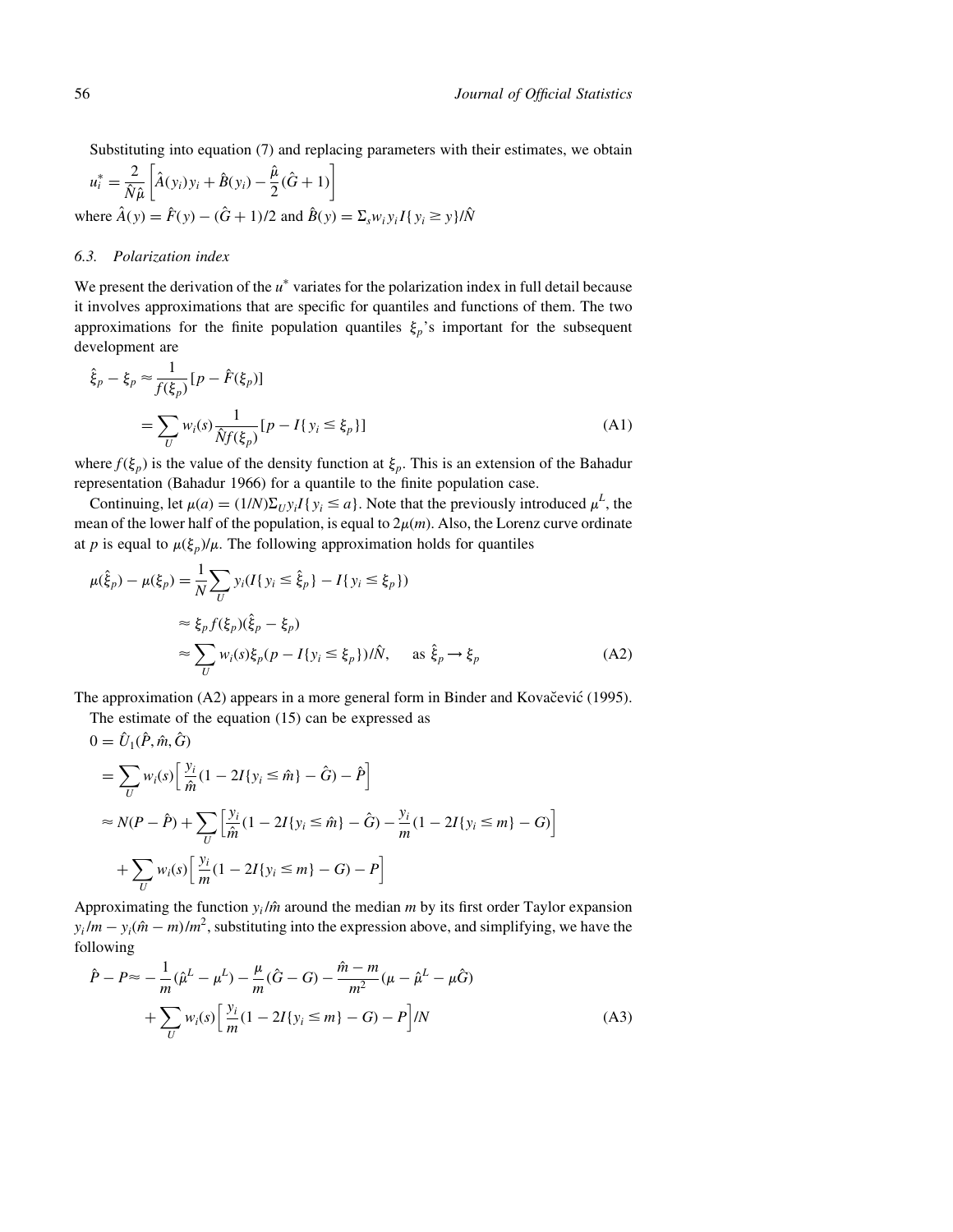Replacing  $\hat{\mu}^L$  with  $(\hat{\mu}^L - \mu^L) + \mu^L$  and  $\hat{G}$  with  $(\hat{G} - G) + G$  in the third term of (A3) and then removing the mixed products from approximation (A3) as higher order terms, we arrive at the following linearization

$$
\hat{P} - P \approx -\frac{1}{m}(\hat{\mu}^L - \mu^L) - \frac{\mu}{m}(\hat{G} - G) - \frac{P}{m}(\hat{m} - m) \n+ \sum_{U} w_i(s) \left[ \frac{y_i}{m} (1 - 2I\{y_i \le m\} - G) - P \right] / N
$$

Finally, we use (A1), (A2), and (11) to approximate the differences  $\hat{m} - m$ ,  $\hat{\mu}^L - \mu^L$ , and  $\hat{G}$  – G, respectively

$$
\hat{P} - P \approx \sum_{U} w_i(s) u^*(y_i, P, m, G)
$$
  
=  $\sum_{U} w_i(s) \left\{ \frac{2}{m} \left[ \left( m - y_i + \frac{P}{2f(m)} \right) \left( I\{y_i \le m\} - \frac{1}{2} \right) - \left( A(y_i)y_i + B(y_i) - \frac{G+1}{2}\mu + \frac{G}{2}y_i \right) \right] - P \right\} / N$ 

This expression provides the final form of the  $u_i^*$  variate as given by (16).

# 6.4. The polarization curve

The polarization curve ordinates are given by expression (12). To estimate their variance we proceed as in the case of the polarization index, starting with the decomposition of the estimate of (13)

$$
0 = \sum_{U} w_i(s) \left[ \frac{y_i}{\hat{m}} (I\{y_i \le \hat{\xi}_p\} - I\{y_i \le \hat{m}\}) - \hat{B}(p) + 0.5 - p \right]
$$
  
\n
$$
\approx N[B(p) - \hat{B}(p)] + \sum_{U} \left[ \frac{y_i}{\hat{m}} (I\{y_i \le \hat{\xi}_p\} - I\{y_i \le \hat{m}\}) - \frac{y_i}{m} (I\{y_i \le \xi_p\} - I\{y_i \le m\}) \right]
$$
  
\n
$$
+ \sum_{U} w_i(s) \left[ \frac{y_i}{m} (I\{y_i \le \xi_p\} - I\{y_i \le m\}) - B(p) + 0.5 - p \right]
$$

Approximating the function  $y_i / \hat{m}$  around the median m by its first order Taylor expansion  $y_i/m - y_i(\hat{m} - m)/m^2$ , and using similar substitutions as in the case of the polarization index, we obtain the difference  $\hat{B}(p) - B(p)$  as

$$
\hat{B}(p) - B(p) \approx \sum_{U} w_i(s) u^*(y_i, B(p), m, \xi_p)
$$
  
= 
$$
\sum_{U} w_i(s) \frac{1}{Nm} \left[ (m - y_i) I\{y_i \le m\} + (y_i - \xi_p) I\{y_i \le \xi_p\} + \xi_p p - \frac{m}{2} - \frac{B(p) - 0.5 + p}{f(m)} (0.5 - I\{y_i \le m\} + mf(m)) \right]
$$

Finally, to estimate the variance of  $\hat{B}(p)$  we use formula (4) for the variance of total and  $u_i^*$  variates given by (14).